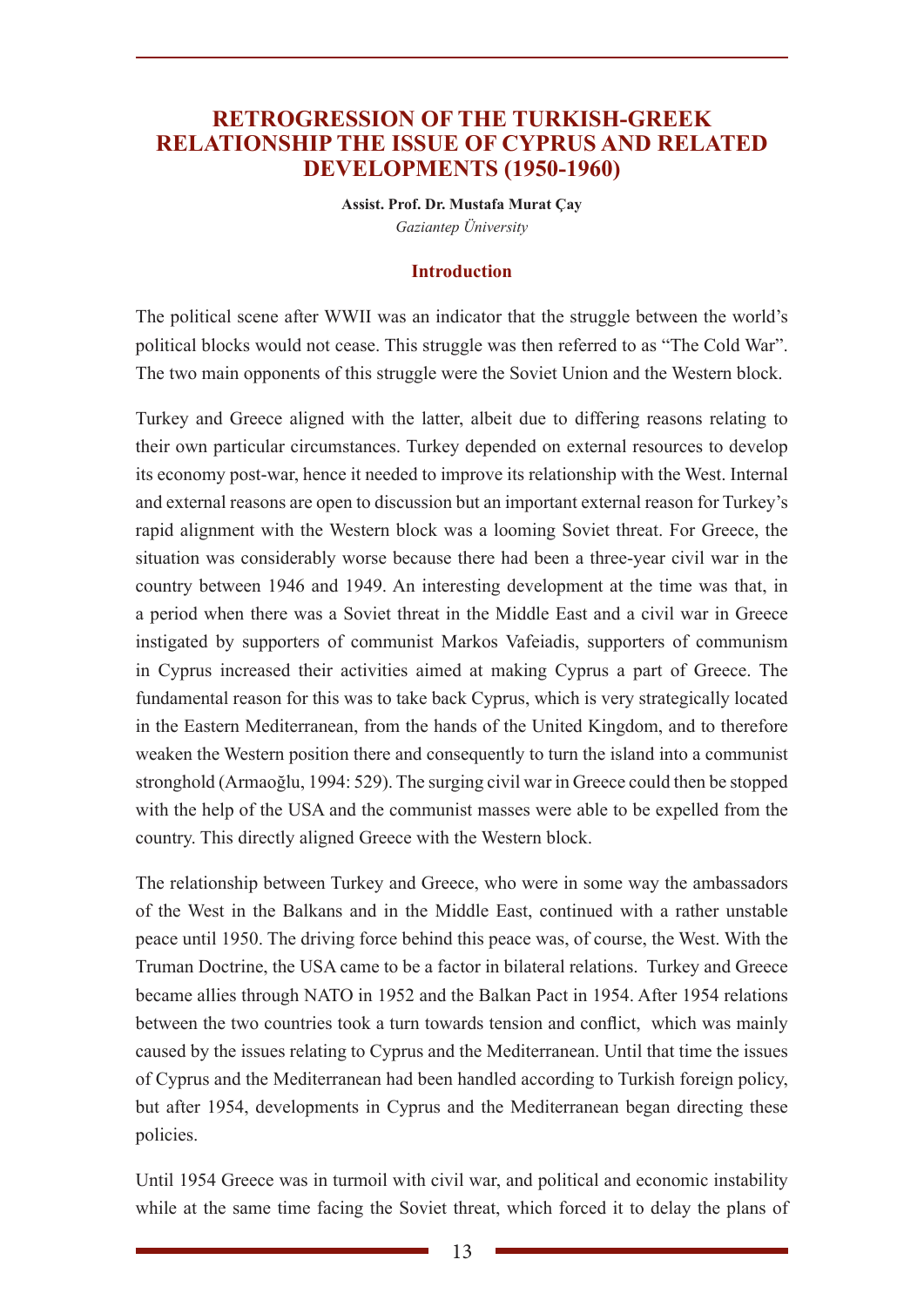Megali Idea and Enosis. When the country acquired the Dodecanese following the Paris Peace Treaties in 1947, historical Greek ideals were fired up once more. In the face of the Greek public's orientation towards Cyprus, the Turkish press and public opinion put the Cyprus issue on the agenda. However, the Turkish government ignored these developments since it was unwilling to enter any conflict with Greece due to the countries' allied status through NATO and the Balkan Pact. Yet these developments were no longer able to be ignored. The environment of conflict on the island reshaped Turkish foreign policy. At the beginning, neither country attached much importance to the issue of Cyprus due to their friendly relations, but this did not last long. In 1955 Turkey became an official side in the issue which opened a new era in Turkish-Greek relations. The USA also intervened in order to prevent possible damage to NATO should tensions rise between the two countries. This drove both countries to arrive at a mutual solution in order to protect their future national interests and due to their standing as NATO allies. This solution was then embodied with the establishment of the independent Republic of Cyprus in 1960. However, this solution was not permanent and when the issue came up again in 1960, the issues that were attempted to be solved within the framework of Turkish-Greek friendship were again left in a tangle of conflicts. Therefore the Cyprus issue was handled in a manner that reflects the exact opposite of the diplomacy required by friendly relations that was carried out in the first phase, and even reached the point of bloody conflicts on the island.

As a result, relations between Turkey and the Greece did not direct the developments in Cyprus, but rather what went on in Cyprus defined Turkish-Greek relations (Fırat, 2002). This section examines the first phase of the Cyprus issue.

# **Emergence of the Cyprus Issue and Developments Up to the Time of the Bilateral Agreements**

Until the First World War, under the treaty signed in 1878, sovereignty rights to Cyprus were granted to the British administration on condition that Cyprus remained as part in the Ottoman Empire. However, the British took advantage of the Ottoman Empire joining the war on 29 October 1914, and on 5 November 1914 they declared the annexation of Cyprus. The Turkish Republic acceded to this in the Treaty of Lausanne, which meant that the British now officially held sovereignty of the island.

The Treaty of Lausanne was signed on 24 July 1923 and the 20th Article of the treaty states that the Turkish government recognizes the acquisition of the island by the British government on 5 November 1914. Since it was a physical annexation and it also enured on legal grounds, the Turkish Government had no say in the fate of Cyprus. This made Cyprus a part of the British Commonwealth (Eroğlu, 2001: 106). That status changed when the Republic of Cyprus was established in 1960, which also gave way to new developments.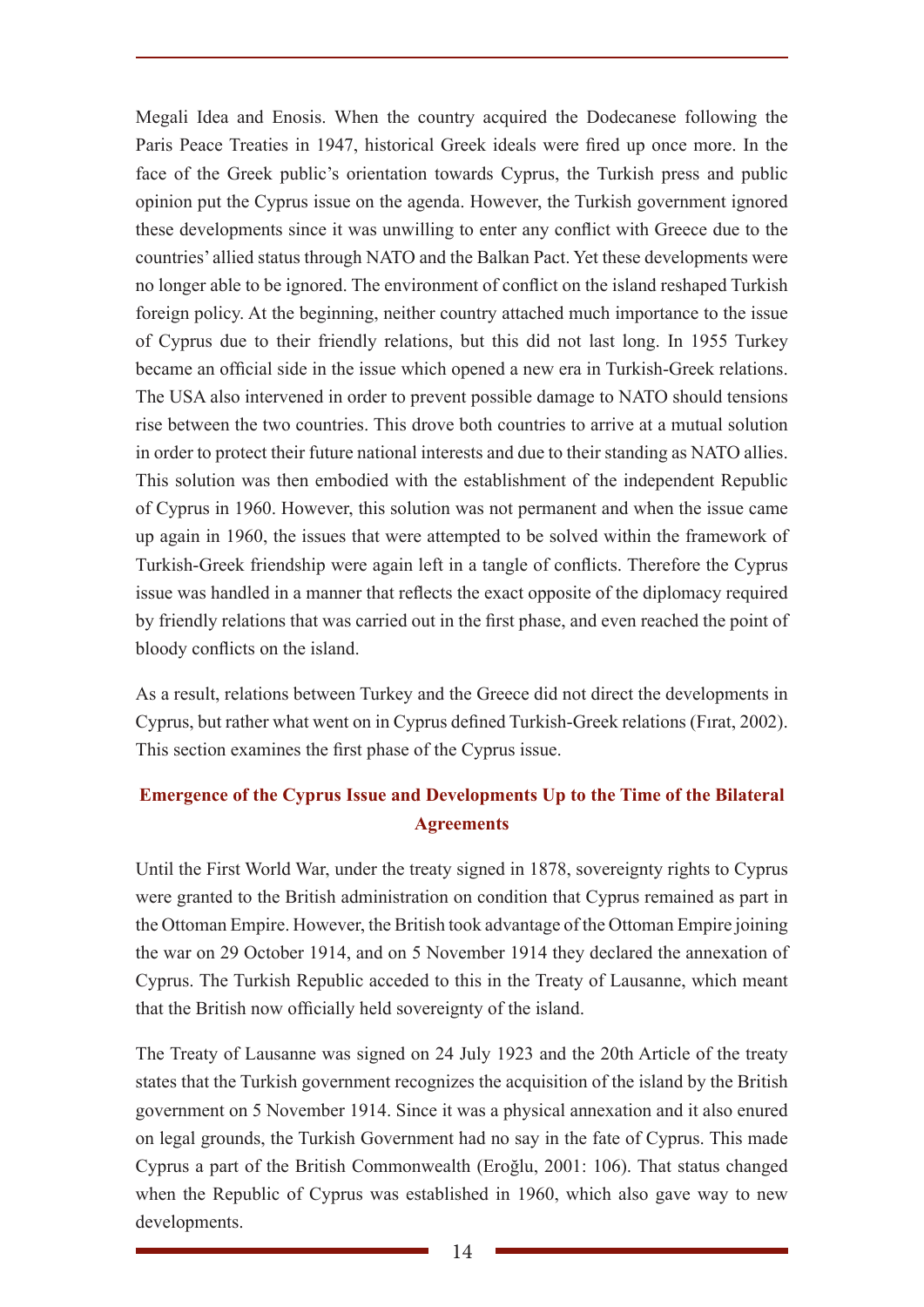Greece and the Greeks in Cyprus wanted Cyprus to be ruled by the Greeks (Enosis)<sup>1</sup>, which resulted in the Cyprus crisis between Turkey and Greece. The Turkish Republic, however, never had any intention to acquire Cyprus. This way of thinking was a legacy of the real foreign policy implemented during the era of Mustafa Kemal Atatürk. In December 1923, a delegation of notables from Cyprus travelled to Ankara to press for the return of Cyprus to Turkey, but they were rejected by Ataturk saying:

*Our nationalism means to love all Turks with the deepest feelings of fellowship and to desire that they grow together in the healthiest way. We also know that political activities must stay within the borders of the Turkish Republic* (Çakmak, 2009: 160)*.* 

Enosis had been on the agenda in Greece since 1791 when the first Megali Idea map was drawn. On 18 October 1828 Greece sent diplomatic notes to England, Russia and France and demanded that Cyprus be affiliated to them, hence physically manifesting the idea of Enosis (İsmail, 1992: 12). Britain's takeover of the island in 1878 was welcomed by the Greeks. Striving to actualize their Enosis ideals, the Greeks were already making some attempts through uprisings around 1878. During the years of Great Britain's control of the island, the Turkish Cypriots have always been the victims. They faced pressure and attacks from the British but mostly from the Greeks on the island (Manisalı, 2004: 20).

After WWII, Greece became more boldly interested in Cyprus, especially when the country acquired the Dodecanese with the Paris Peace Treaties in 1947. To Turkey, Greece was an ally in the Western block so Turkey wanted to be on good terms with them but this did not stop Greece from expressing its intentions with Enosis. On 16 February 1951, the then Greek president S. Venizelos openly stated that Cyprus must come under the rule of Greece. Greece also made an application to Britain. In this application, the Greek government stated that there was increasing pressure from the Greek public for Enosis and that the British government should express its opinions regarding the future of the island. This yielded no results from the British. Greece had several similar attempts with the British with no results and this continued as an internal problem for Greece.

On 16 August 1954 for the first time Greece brought the matter to the United Nations General Assembly which turned the problem into an international issue. The addressees on this issue were England, Greece and Turkey. This however altered the attitudes of England and Turkey in regard to the issue and led to important outcomes. Turkey intervened in the process for the purpose of concluding it without allowing it to escalate to an unacceptable level, rather than pursuing their claims and defending their rights to Cyprus (Armaoğlu, 1994: 530). The official view of Ankara was stated by Selim Sarper during talks in the United Nations General Assembly on 24 November 1954. Sarper stated that Turkey would prefer that Cyprus be left as a British colony and that any

<sup>&</sup>lt;sup>1</sup> "Enosis" literally means annexation in a narrow sense, but for Greeks it refers to the re-establishment of the Hellenic Empire in the broadest sense (Olgun, 1991: 10).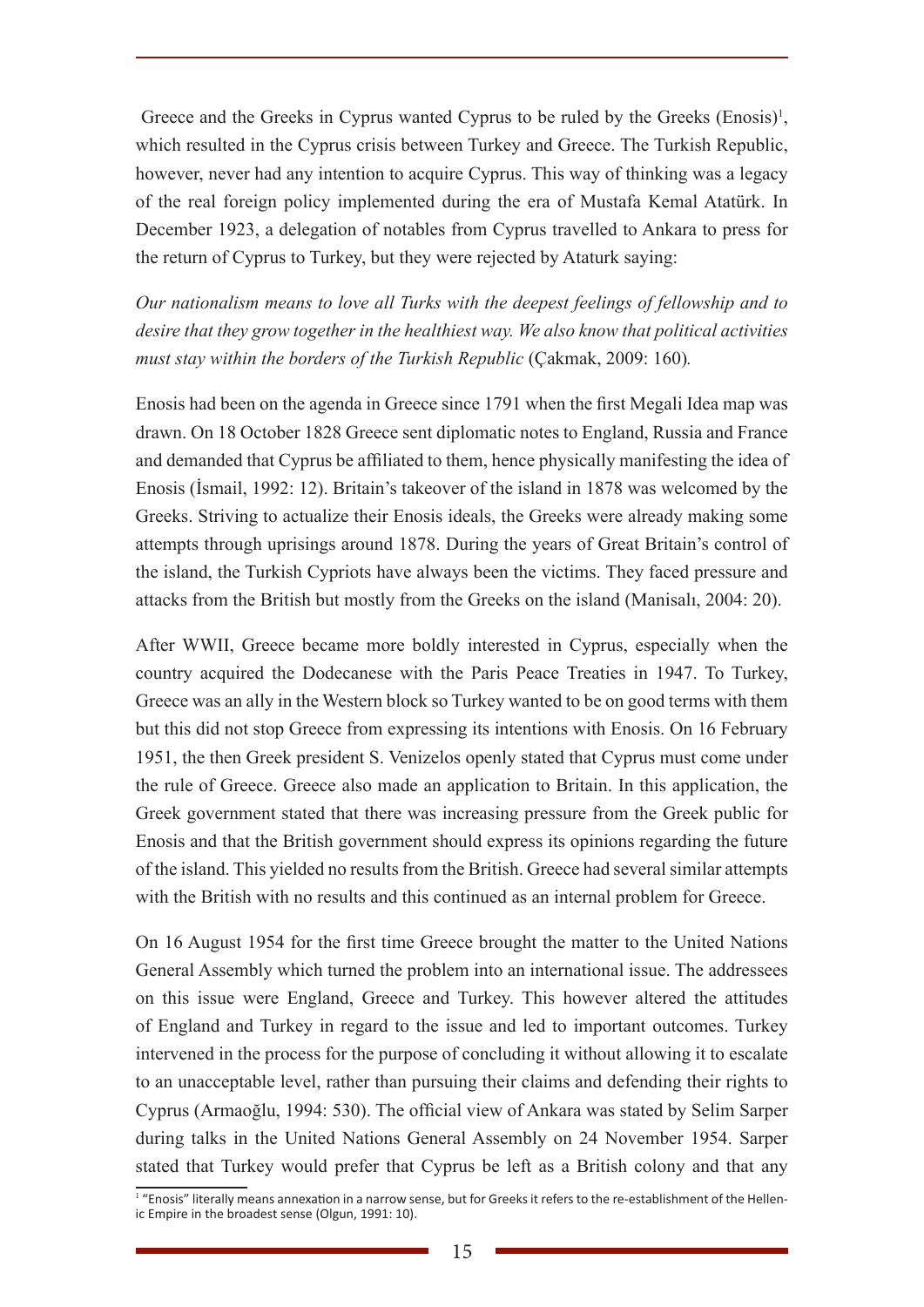changes in Cyprus' status would be need to be subject to approval from Ankara. Sarper went on, expressing the view that Cyprus was geographically a part of Turkey, and that just as the Aaland Islands, where people predominantly speak Swedish, were left for Finland to rule since the islands were geographically very close to Finland, Cyprus must be likewise left to Turkey (Özcan, 2016: 117).

The agenda was carried over into the United Nations' Department of Political and Peacebuilding Affairs on 14 December 1954. Greece demanded that the community in Cyprus decide their own future, which meant that they be entitled to exercise the "self-determination" principle. However, the commission rejected negotiation of this demand on 17 December 1954. This was subject to a vote and Turkey abstained from voting on any option as an indicator of its willingness to stay out of the issue (Gürün, 1983: 386). This attempt by Greece was nothing more than a demand that the Greek people in Cyprus be given the authority to affiliate Cyprus to Greece. Turkey then took action. The problem started to be handled as one of the most important issues in Turkish foreign policy. Turkey prioritized homeland security against any possible Greek threats to Western Anatolia as well as the security of the Turks on the island. The USA was sternly against internationalization of the Cyprus issue by placing it on the agenda of the United Nations because this would raise concerns that it would be a chance for the Soviet Union to damage the Western Alliance (Uslu, 2000: 35).

It was known that Turkish governments did not have any active policies regarding Cyprus until 1955. At first, the activities of EOKA (Ethniki Organosis Kypriakon Ağoniston/ National Organization of Cypriot Fighters) did not draw any attention from Turkey or its government. Under the management of Sedat Simavi, the Hürriyet<sup>2</sup> newspaper overcame developments on the island.. Every day, news about the acts of terrorists affiliated with EOKA in Cyprus and how the Turks were being mistreated appeared in headlines on the front page of the newspaper. The Turkish public learned the names of Makarios and Grivas and the title of Enosis thanks to this newspaper (Cavdar, 2013: 49). Led by Hürriyet newspaper and Sedat Simavi, this movement also had Dr. Hüsamettin Cindoruk, Orhan Birgit, A. Emin Yalman, Dr. Ziya Somer, Nevzat Karagil and Hikmet Bil playing important roles (Manisalı, 2004: 24). In fact, after the Second World War the Greek Cypriot Enosis ideals were not affected by the actions of the Turkish government, but rather by Cypriot students studying in Turkey and Turkish Cypriots who had been resettled in their homeland. After 1948, Ankara and İstanbul saw the establishment of Cypriot cultural foundations which then helped spread the issue through the media. As with the Hürriyet newspaper, other newspapers such as Tasvir and Vatan published news about the Cyprus issue and began raising public awareness (Fırat, 2002: 597).

An interesting fact is that in order to drive Turkey to become more active regarding

<sup>2</sup> For a different view regarding the support of the Hürriyet newspaper by Israel and the existence of Israel's strategies regarding Cyprus see.: (Çeçen, 2005: 56-57).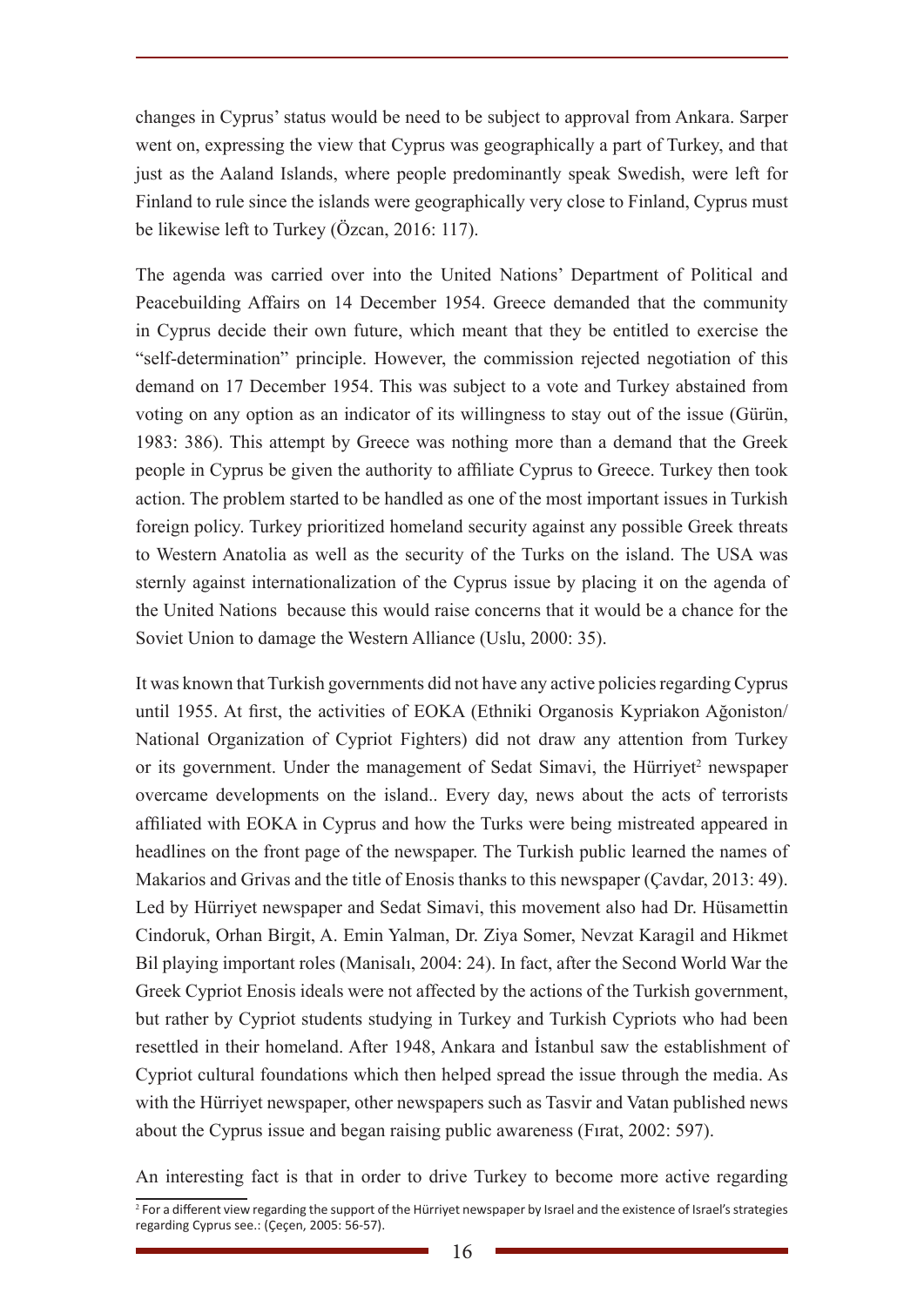Cypriot issues, the Cyprus Turkish Leadership started lobbying Turkey in the 1940s with support from England. In the words of Rauf Denktaş *"The Cyprus Turkish Leadership spared no efforts to make Turkey take the Greeks' Enosis plots more seriously and to get the Turkish government out of the sluggishness brought about by the idea that the British would not ever give up control of the island"* (Kızılyürek, 2003: 20)*.* In 1950, when Britain refused to discuss the question of sovereignty of the island and Turkey needed Britain's support in order to enter NATO, the Turkish Government still remained indifferent to the Cyprus issue. The Cyprus issue could only enter the Grand National Assembly's (GNDA) agenda on 18 January 1950, when the National Students Association organized a demonstration in Ankara. During the demonstration, the Foreign Minister Necmettin Sadak stated:

*"There is no such thing as a Cyprus problem. I have already explained this to the press a long time ago because Cyprus is under British sovereignty and rule. We are fully convinced that Britain has no intention or inclination of giving up control of Cyprus to another country. Whatever may go down in Cyprus, the British government will not give up Cyprus for another country to rule. Therefore our young citizens get excited and expend their efforts in vain"* (Özcan, 2016: 115)*.* 

On 20 August 1951, Foreign Minister Fuat Köprülü said *"We currently are aware of no reason which would require a change in the island's legal status..."* (Uçarol, 2013: 1030)*.* Turkey's attitude was established by the fact that the country needed Britain's support in order to join NATO, and wished to avoid any conflict with Greece, with whom it was receiving support from USA support as part of the Truman Doctrine. Therefore the DP Party persevered with the CHP Party's policy of indifference to the matter (Özcan, 2016: 116). Despite this indifference, student associations and nationalist circles showed a more open attitude towards Cyprus. Shortly after Köprülü's statement,*"Turkey does not have a Cyprus problem"*, the Turkish National Students Federations rejected this official discourse with the line *"Cyprus is an indivisible part of the mother country [Turkey]"*. Despite Köprülü's discourse, there indeed was a Cyprus problem, of which everybody, save the Turkish Government, its foreign deputies and UN representatives, were aware (Eroğlu, 2001: 108).

On 1 April 1954, Foreign Minister Köprülü repeated almost the same words when asked about the government's stance on the Cyprus issue:

*"In the official communications with Greece, a friend and an ally, no communications or negotiations had been brought up regarding Cyprus. The reason for this is Turkey's observation that there is no such thing as a Cyprus issue, and the country's belief that since the island is under British rule, it would be unlawful to enter into bilateral talks with Greece regarding the island. If one day Cyprus becomes the subject of negotiation*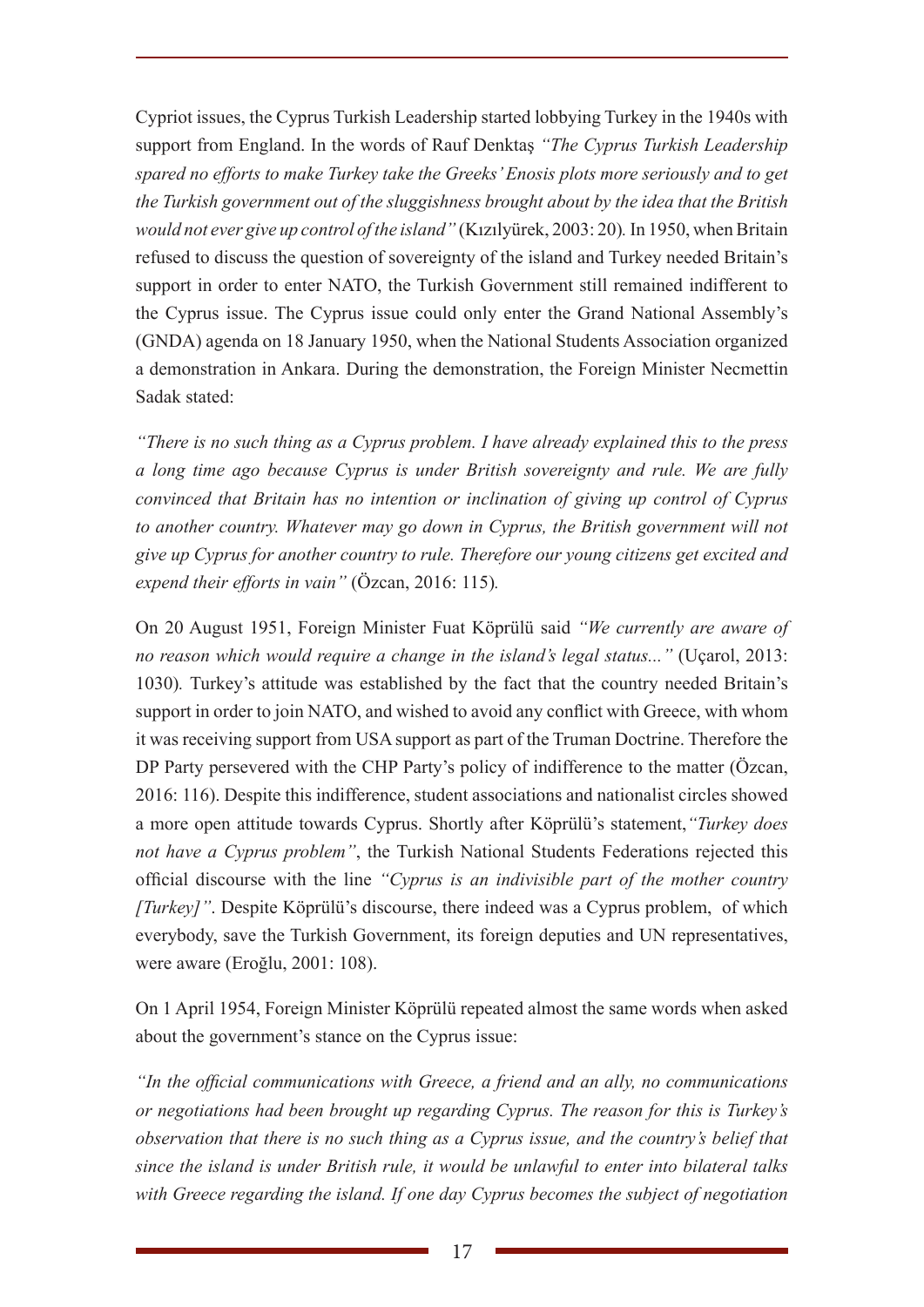*with Britain, the existence of a very important Turkish minority on the island will require our certain intervention on the matter. Otherwise, currently we do not hold any beliefs that would require any changes to the island's current status"* (Uçarol, 2013: 1031)*.*

These words of the Foreign Minister were a reflection of the fact that Turkey was trying to procure its own safety against the Soviet threat. After entering NATO, Turkey aimed to further strengthen the homeland security that it had gained. The DP Party's government, which was established after the elections in May 1954, assigned Fatin Rüştü Zorlu as the Minister for Cypriot Affairs. This was the starting point for the acceleration of initiatives concerning Cyprus. Zorlu's increasing influence in the DP's management circles meant that the relationship between Menderes and Köprülü would only become more tense over time. On 27 July 1955, Köprülü was appointed Deputy Prime Minister and Zorlu was assigned to duties as Foreign Ministry, in addition to the position of Secretary of State that he already held. These changes in duties before the London conference was an indicator that management of the DP would change course regarding Cyprus (Özcan, 2016: 116).

Turkey attached more importance to the Balkan Alliance, therefore it ignored Greece's application to Britain for Cyprus, which then resulted in a very passive stance regarding Cyprus. The Balkan Pact was signed on 9 August 1954 and on 16 August 1954, merely one week afterwards, Greece applied to the UN for Cyprus, which indicated that Greece was not acting sensitively regarding the alliance. Turkey's initial attitude towards the matter was to approach it from the Western allies perspective, which prompted it to abstain from voting for any option in the UN, since it did not want to damage its relations with Greece and Britain. On 18 December 1954, at the conclusion of voting, Prime Minister Adnan Menderes stated:

*"This issue has come to a conclusion. Therefore it is now time to be careful and diligent so that our friendly relations with our ally, Greece, come to no harm"* (Armaoğlu, 1994: 531)*.*

Despite this statement, Greek Foreign Minister Stefanapulos was very straightforward in saying that the Greek Government would continue its initiatives with Cyprus (Olgun, 1991).

When the Cyprus issue was not officially concluded with a favorable outcome in the UN, the Cypriot Greeks changed their strategy. Makarios decided to use threats and brutal force to attain their goals, which meant that he would take Greece's underground "X" organization in the era of administration led by Grivas in order to combat communist forces. Makarios' efforts were to foresee every possibility and since Grivas was also a Greek Cypriot, he established contact with him (Kürşad, Altan, ve Egeli , 1978: 137).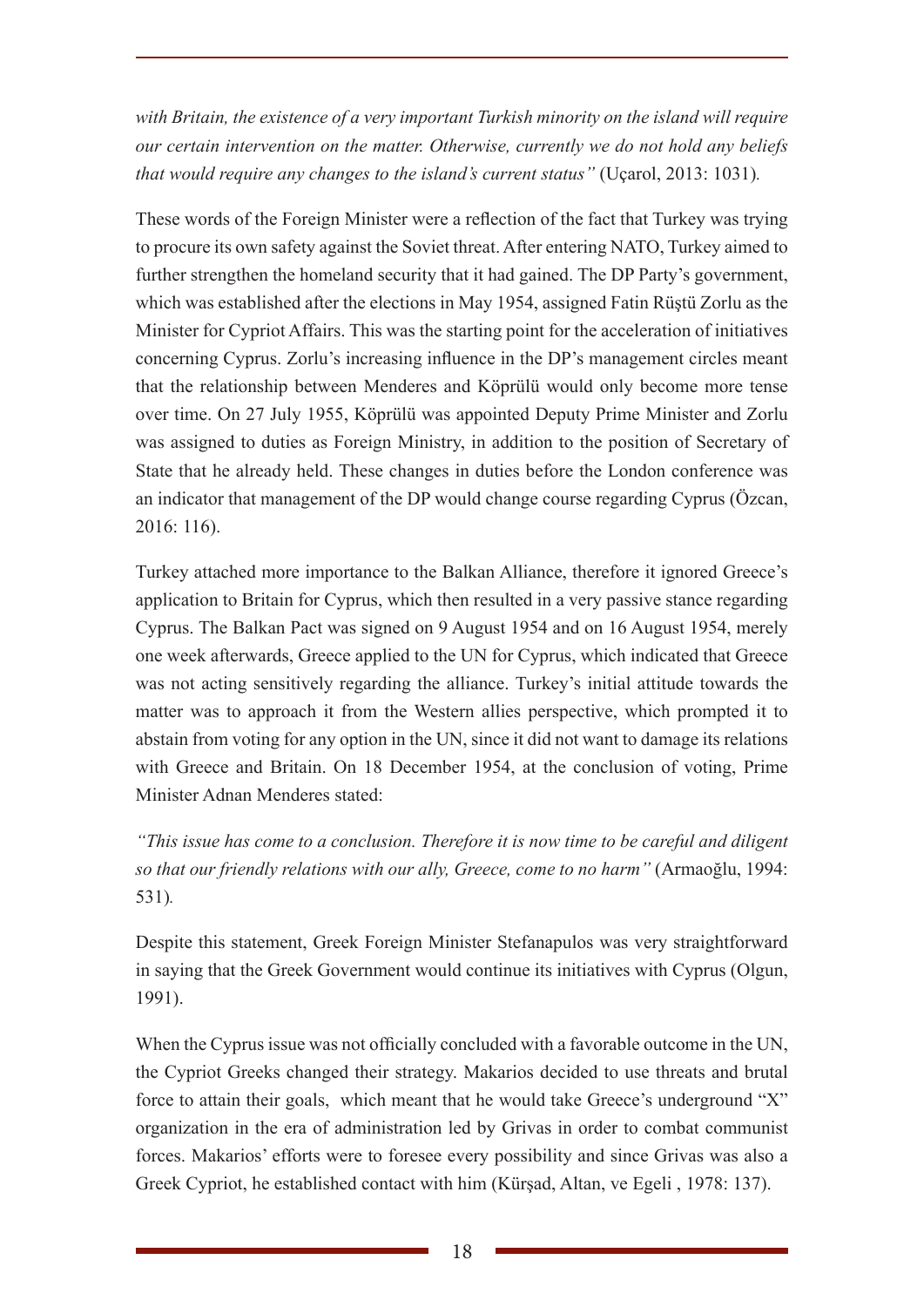EOKA's leader Grivas secretly travelled to Cyprus on 10 November 1954 on a boat named "St. George" (Keser, 2006: 169). In his manifestos, Grivas announced that their aim was to actualize the ideal of Enosis, that this made the British and the Turks their enemies and that they would spare no efforts to defeat their enemies<sup>3</sup>. Led by Grivas, this underground organization started sabotaging state offices and facilities. Shortly after they commenced attacks on Turkish civilians. On 21 June 1955, 14 Turkish civilians were injured by bombs set off by Greek Cypriot aggressors. Greece supported this organization too, provoking some of these actions. In their activities between 1955- 1956, EOKA killed 216 civilians and injured 542; 12 of whom were Turks, 96 British and 108 Greek in 1196 bombing events of various degrees . On 22 June, Dr. Fazıl Küçük , the leader of the Cypriot Turks, sent a telegraph to the Turkish Republic, stating that they were requiring the Turkish Government to provide security for Cypriot Turks (Gürün, 1983: 387).

The British government decided that things were getting out of hand and organized a conference in London to attempt to resolve the matter between themselves, Turkey and Greece. Britain did not want to face Greece alone so they involved Turkey in the question of Cyprus. Britain was intending to use Turkey as a balancing factor on the island, which would enable continuation of their rule of the island. Moving forward, they secretly encouraged the Turkish Government to make demands regarding the island (Türkeş, 1996: 27). Britain's primary policy was to create an impression for the global public that what was happening on Cyprus was indeed a complex international problem, rather than a simple decolonization issue. In addition, the British thought that they could use Turkish nationalism as a countermeasure against the Hellenic nationalism that was on the rise in Cyprus (Özcan, 2016: 117). A "Tripartite Conference on the Eastern Mediterranean and Cyprus" was convened on 29 August 1955 in London. It ended on 7 September 1955 with no particular conclusion since each of the three countries had completely different views. Britain proposed that the island be given autonomy, but Turkey wanted the island's status quo to continue and, if it were to change, then the island should be left to Turkey to rule completely. The privately registered lands of Turks from the Ottoman era were presented as solid evidence that the island must be left to the Turks (Çeçen, 2005: 58). Greece insisted that the island must be left to their rule through selfdetermination. This difference between Turkey and Greece meant that Britain was able to set their own course and influence both countries, therefore it was a desirable outcome for Britain (Erim, 2014: 10). Britain was preparing to give Cyprus autonomy by the end of 1955. This was also welcomed by Turkey. The Turkish press also launched a smear campaign against Greece. Meanwhile, rumors spread that the Cypriot Turks would face mass murder, which caused a reaction in the Turkish public. The USA also took action,

<sup>3</sup>  *"We have two enemies. One is the British, the other is the Turkish. First we will handle the British, get them off this*  island, and then we will destroy the Turks. Our will is Enosis. We will spare nothing to achieve this" (Uçarol, 2013, s. 1033)*.*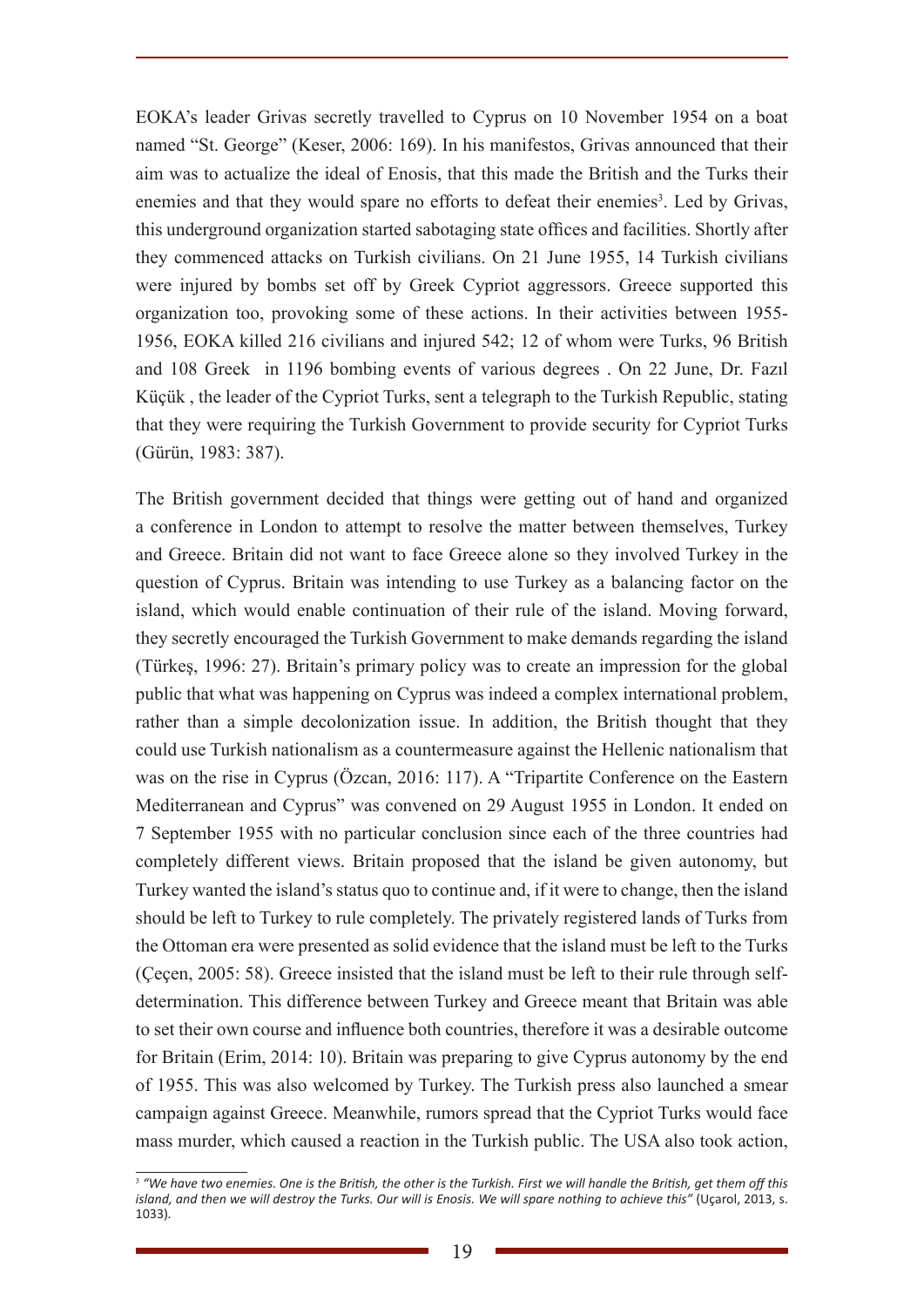on the premise that tension between Turkey and Greece would cause damage to NATO, but to no avail.

The Greek Cypriots, who were intending to turn the Cyprus problem into an international issue and to influence the British public, began attacking Turkish villages and slaughtering Turkish citizens. In this way, they would ensure that the Turks left the island and they would then have the opportunity to easily apply the principle of self-determination. The increasing number of Greek attacks on Turks turned the conflicts on Cyprus into a civil war between nations. This also prompted Turkey and Greece to blame each other.

The start of 1956 saw Britain in dialogue with the Cypriot Turkish and Greek community leaders as well as with Turkey and Greece, but no positive results were achieved. The British were also convinced that the autonomy that they would like to establish on the island was being prevented by the Greek Cypriot leader Makarios who was also a highranking EOKA principal, consequently they arrested him on 9 March 1956 and exiled him to the Seychelles. However, with this development, the British inadvertently created a legend of Markarios in Cyprus thanks to the Governor General Marshall John Harding (Olgun, 1991: 11). The Orthodox Church and Greek Cypriot politicians generally retained their fundamentalist and strict attitudes. They intended to use this to gain support from the Orthodox world. This was also the underlying idea why Makarios was always seen wearing his religious clothing (Manisalı, 2004: 28). The higher-ranking members of the Greek Cypriots' Orthodox Church were also exiled and this increased the levels of terrorist activities in Cyprus. An exiled Makarios later stated *"We should not baptize the children of the Greek families who do not completely submit to Enosis"* (Keser, 2007: 93). When Makarios was left free on condition that he not return to Cyprus and Harding was also removed from office, Britain also announced that they would allow Grivas to leave the island. However Grivas did not comply and went on directing terrorist activities on the island (Olgun, 1991: 13).

The then British Prime Minister, Anthony Eden, in his speech to the House of Commons on 14 March 1956, stated that the conflict regarding Cyprus would not be resolved without Turkey's consent and with only Greece as the addressee, and that Cyprus held great strategic importance in terms of Turkey's defense. Fuat Köprülü, the Turkish Foreign Minister, also stated that the acts of terrorism must stop on the island and that any autonomy would pave the way for Enosis. Despite this, Great Britain continued its efforts to give autonomy to Cyprus. When this became a final decision, Turkey then submitted to this proposal and put forward their own rules for autonomy which prioritized the rights of the Turkish Cypriots to life and freedom. This meant that Turkey accepted the premise of autonomy in 1956 (Uçarol, 2013: 1035).

In the same year, acts of terrorism gained momentum in Cyprus, thanks to support and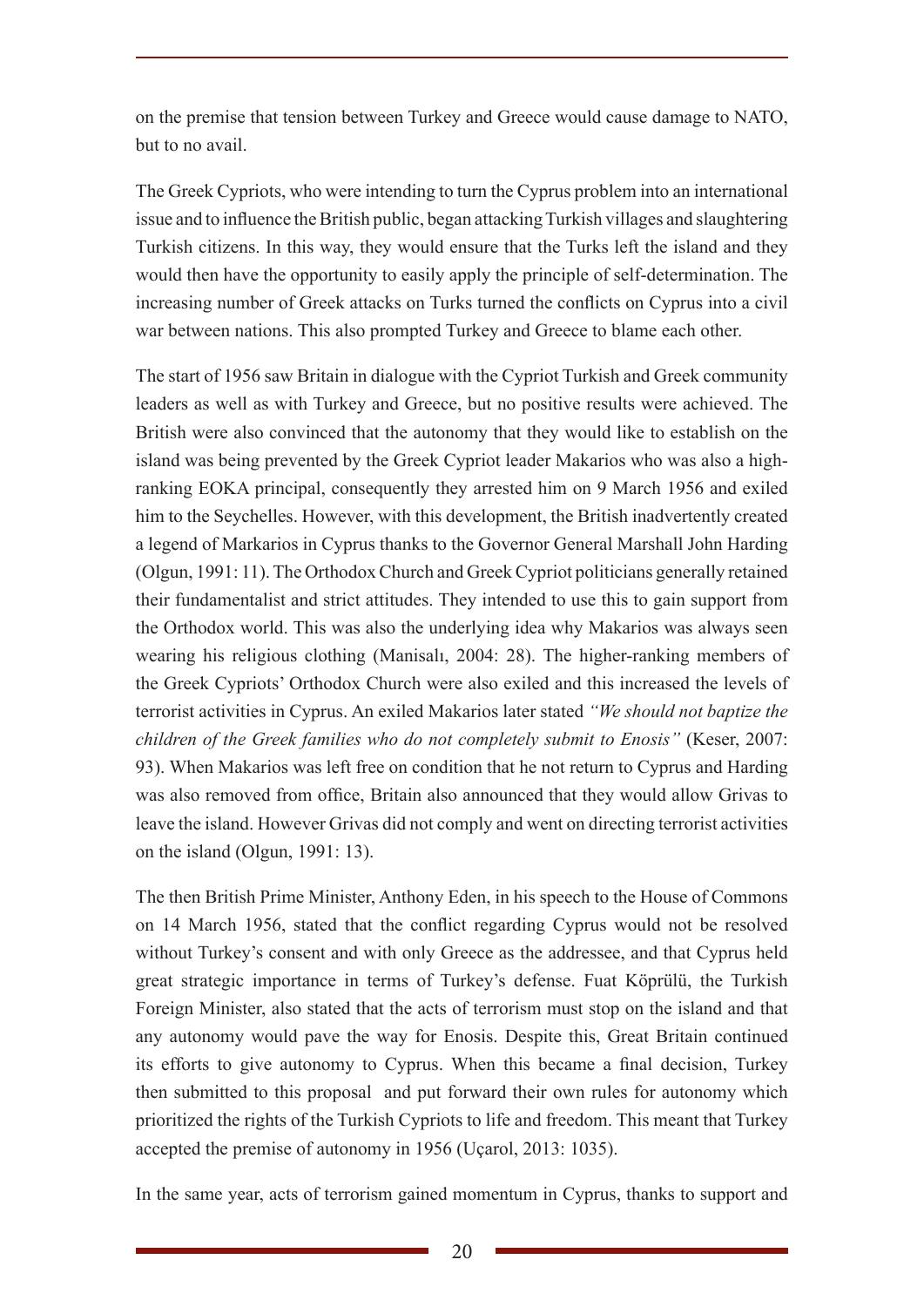provocation from Greece. Britain expedited their work towards the island's autonomy. In June 1956, they tasked Lord Radcliffe with preparing a constitution for Cyprus. After completing his research in Cyprus, Lord Radcliffe prepared a draft constitution which he presented to the English Ministry of Colonies on 12 November 1956. This constitution would give Cyprus autonomy and implementation of this autonomy would depend on cessation of all acts of terrorism on the island. This autonomy would not include foreign affairs, defense and interior security. In these three areas, the British rule would continue and the governor to be appointed would have certain powers. A legislative council and executive and judicial bodies would be established to deal with local affairs in places left under Cypriot administration. Turks would also have a certain kind of autonomy in this administration. This meant that Britain was finally set to give Cyprus autonomy.

On 19 December 1956, when the Radcliffe report was officially announced, the British Minister of Colonies, Lennox Boyd, made a speech in the House of Commons, stating that Britain accepted the constitutional proposals in the report and continued:

*"The British Government accepts that for a community of mixed nations in Cyprus, division of the island should be included in the possible solutions to enable selfdetermination rights to be implemented"* (Armaoğlu, 1994: 532)*.* 

This meant that Britain accepted the existence of two separate cultures and societies on the island and the right of self-determination would be given to both, which would result in a division of the island. In fact, the United Kingdom decided to implement its policy in Cyprus which it implemented in all countries where it gave up its administration: Divide and administer (Fırat, 2002: 604). The Turkish Government accepted this opinion of the United Kingdom as the basis for resolving the problem. After all, this meant that Turkey gave up its sternly defended policy of protecting the status quo on the island and as *"a concession for agreement"*, (Türk, 2003: 6) accepted the idea of dividing Cyprus. On 18 December 1956, Adnan Menderes announced the new policy with the comment *"We are in favor of the division of the island"*. This policy change was more consistent with the island demographics, where only 20% of the population were Turks. Policy change was explained based on strategic reasons. According to this, *"We have 120,000 people living on the island and we cannot disperse these people among the foreigners. We see that it is imperative that we have an outpost in a land that protects the safety of 25 million ".* Against the opposition's criticism, Menderes claimed that with its Cyprus policy, the administration defended the National Oath (*Misak-ı Milli*) and furthered Turkey's interests, which was irredentism in a way: *"If we cannot defend our national interests in Cyprus, then in a case where we need to defend the motherland, we would show restraint. Turkish land and Turkish society must be defended even when they are not included in the extent of the National Oath".* In 1957, after the Turkish government accepted the policy of division, it tried to have this policy adopted by the Turkish public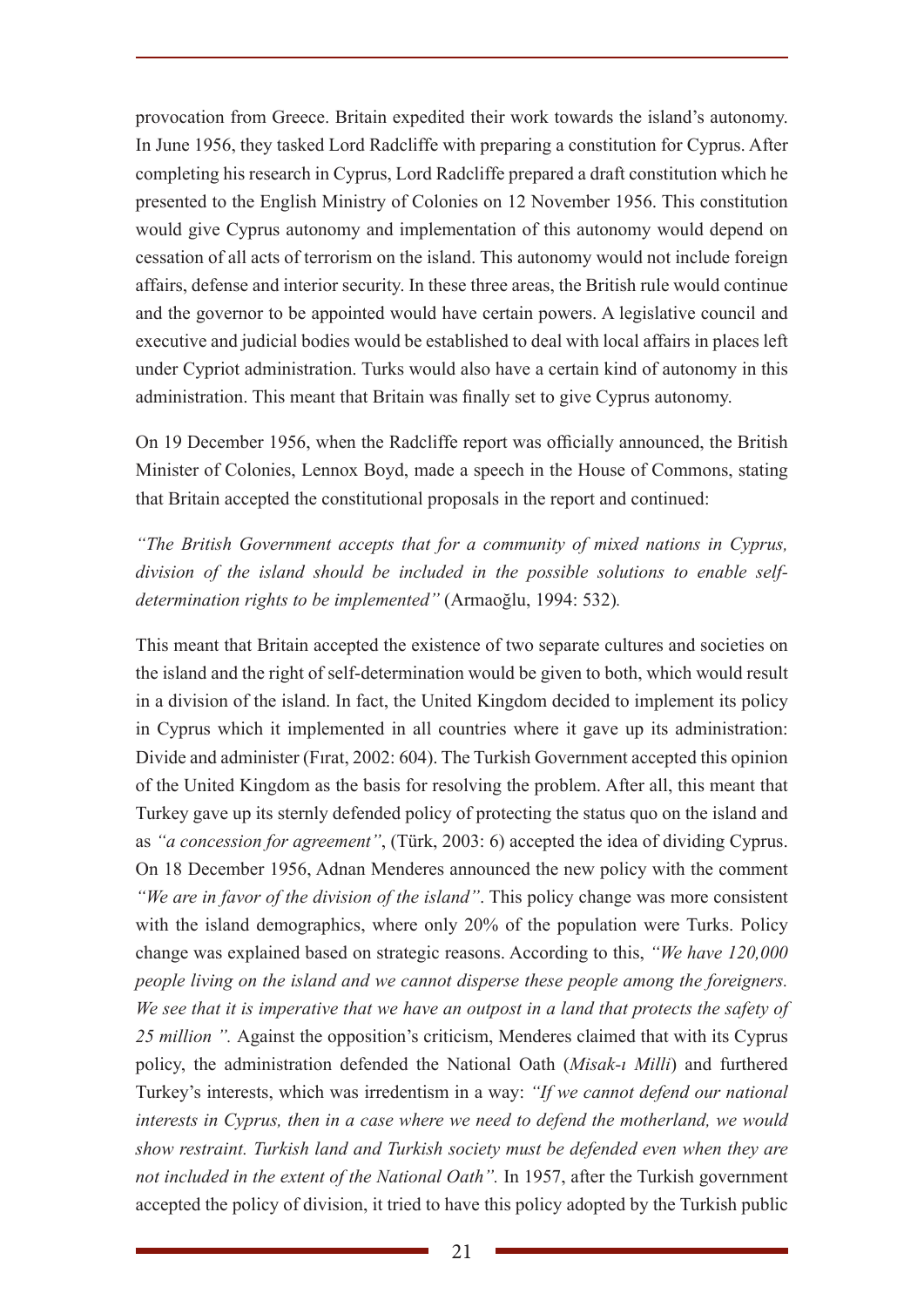on the one hand and to get it accepted by England and Greece on the other. The Turkish Government succeeded in having its new policy adopted by the Turkish public. The new policy bore the slogan "Division or Death". Students who were accustomed to shouting "Cyprus is Turkish" in the squares inevitably found this change odd (Özcan, 2016: 123).

Greece took the Cyprus issue to the agenda of the United Nations on two occasions in February and December 1957. In February at the UN talks, Greece insisted on their previous demands, which was to give the right to self-determination to the Cypriot community. On the other hand, Britain came up with hard evidence that Greece had provoked terrorism in Cyprus. Turkey stated that they were concerned about Cyprus and that Greece was willing to annex the island, and that they were willing to implement a peaceful solution to the issue. As a result, the United Nations' Department of Political and Peacebuilding Affairs accepted a decision which decreed that the related parties to the conflict should negotiate a resolution to the matter. This was also welcomed by Turkey. At the end of the negotiations held in December 1957, Greece's request for self-determination was accepted by the United Nations' Department of Political and Peacebuilding Affairs by 20 to 33 votes. However, as a majority could not be obtained in the General Assembly, Greece's proposal was not accepted. The Council's decision from February remained in force.

In an statement made on 20 March 1957, NATO announced that they were taking over the role of convening talks between Turkey, Greece and Great Britain. Turkey and Britain welcomed the mediation attempt, but Greece's response could not be understood. In December 1957, in NATO's Paris meeting the General Secretary, Paul Henry Spaak, insisted that the Turkish and Greek prime ministers, as well as the British Foreign Minister attempt to resolve the Cyprus issue, however, no consensus could be reached.

In late 1957, the British Government appointed a civil governor in place of the military governor in Cyprus. This governor began to negotiate with the Turks and Cypriot Greeks with a view to giving the island autonomy, but to no avail. Then on 19 June 1958, the British Prime Minister Harold Macmillan proposed a new plan, according to which, a three-headed administration would be established on the island which was to be based on cooperation between the Turkish and Greek Cypriot communities as well as Britain, Turkey and Greece (Bilge, 1969: 373). This was accepted by the Turkish people but rejected by the Greek Cypriots. According to Macmillan , this plan could not be properly implemented but it still formed the foundation of the Cyprus agreements to be signed nine months later (Gazioğlu, 1998: 400). With the failure of the plan, the Greek Cypriots increased the EOKA terrorism they had started on the island on a daily basis. Turks began to organize against EOKA. There were some small Turkish organizations already established in Cyprus, but they were not very effective. Grivas came to the island and this made Rauf Denktaş, who was planning to return to legal practice, abandon this idea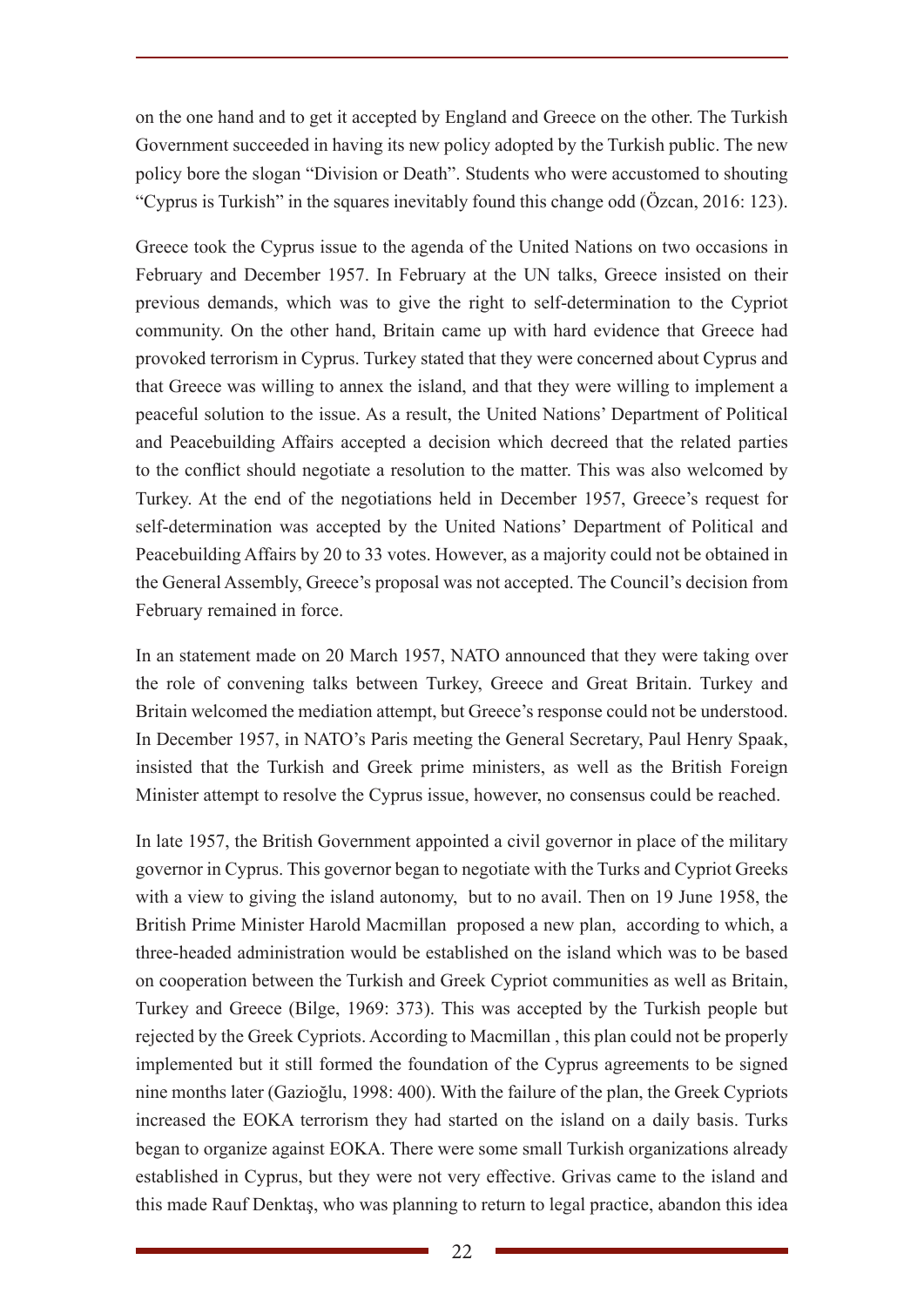and to concentrate on the organization of the Turkish Cypriots<sup>4</sup>. However, the Turks had little opportunity to act. Since they maintained their hopes for peace until this time, they did not invest in warfare and were thus deprived of guns and ammunition. Rauf Denktaş stated as follows regarding the establishment of the Turkish Resistance Organization:

*"… But there was something we didn't know. We did not even think that the anger and rebellion born against the multitude of injustices would quickly lead us to an organization that would carry us through to these days"* (Keser, 2007: 87-88)*.*

After intensive efforts, Rauf Denktas and his friends affiliated with the Federation of Turkish Cypriot Institutions established the Turkish Resistance Organization (TRO) on November 26, 1957 (Akkurt, 1999: 13). Hence, the Turkish Cypriots established an effective organization to resist the Greek Cypriots' attacks and to ensure the survival of the Turks on the island. Considering the terrorist EOKA activities that had been ongoing, it is possible to regard the TRO as a natural social reflex (Manisalı, 2004: 24). The local newspapers played a fundamental role in the struggles of the Cypriot Turks. The Greek Cypriots' attempts, supported by a Greek Cypriot press, to generate unreasonable public opinion around the world in their favor, was countered by the local Turkish press. The first two Turkish newspapers in this regard were "*Halkın Sesi*" (Public Voice) and "*Bozkurt*" (Dire Wolf). The first Turkish resistance newspaper, "*Nacak*" (Hatchet), which was first published after the establishment of the TRO, set as its fundamental purpose support for the Cyprus struggle (Atun ve Fevzioğlu, 2009).

In 1958 the Turkish public accepted the mantra "Division or Death". For this purpose rallies organized in various parts of Turkey increased the enthusiasm amongst the public. In the same year, the situation in Cyprus took a very dark turn due to the intensification of terrorism. This began to obscure the Turkish-Greek and English-Greek relations. When this weakened NATO's right wing in the eastern Mediterranean, peace talks between Turkey and Greece were initiated by the USA and NATO. Abiding by the logic of the Cold War, NATO and the US wanted the parties to renounce their national interests and to compromise for the greater purpose of the general interests of the Western alliance in the face of the Soviet danger. These efforts would lead to the establishment of an independent Cypriot State through "Secret Diplomacy" (Kızılyürek, 2003: 23).

# **Bilateral Talks Between Turkey and Greece for the Resolution of the Cyprus Problem**

### 11 February 1959, the Zurich Agreement

The USA was convinced that communication between Ankara and Athens was at breaking point, so they intervened in an attempt to resolve the problem within the

<sup>4</sup> For more information, see (Denktaş, 2008).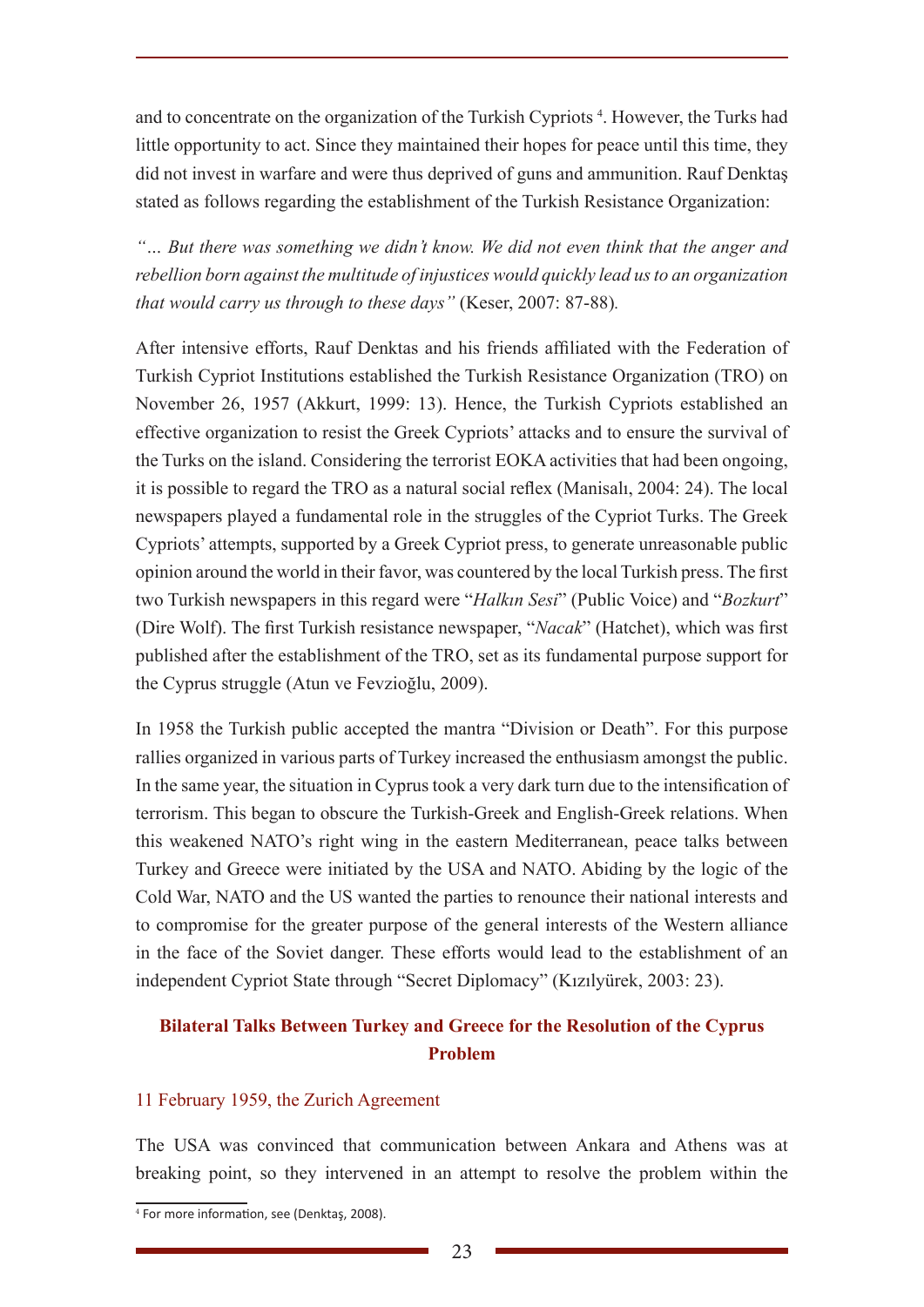framework of the NATO alliance. The USA proposal was based on a formula for an Independent Cyprus, provided British bases were guaranteed security and operational freedom. This was in conflict with the policy of division Turkey had announced just one year previously. The DP government, which mobilized the public in line with the policy of division, did not compromise before the 1957 elections. However the fact that the policy of division could not find support in the UN General Assembly, that Britain had decided to leave Cyprus after the Suez Problem, and increasing pressure from the USA, all led the DP government to make a policy change again in 1958.

Greece, on the other hand, brought the Cyprus issue back to the United Nations in late 1958. On 5 December 1958, the General Assembly decided that the disputes should be settled between the parties due to the reaction against the Enosis policy in the United Nations. As a result of NATO pressure and mediation, Turkey and Greece began bilateral negotiations. Turkey's Foreign Minister, Fatin Rüştü Zorlu, and the Greek Foreign Minister, Avanghelos Averof, discussed the Cyprus issue at the NATO meeting in Paris. As a result, it was decided that a meeting would be held between the two states in Zurich.

On 5 February 1959, the Turkish Prime Minister, Adnan Menderes, and the Greek Prime Minister, Konstantin Karamanlis, together with their foreign ministers, convened in Zurich. The main point of conflict during the negotiations was Turkey's wish to establish a joint command and establish a base on the island. Ultimately, Turkey gave up its demand to establish a base on the island and reduced the level of military presence they wanted to maintain on the island. Greece accepted Turkey's joint command demand. Upon the resolution of the issues in dispute, on 11 February 1959 the two states declared that they had decided to establish an independent republic administration in Cyprus and they concluded an agreement for this purpose (Uçarol, 2013: 1038). With the Zurich Treaty, it was decided to establish a new status for Cyprus. After this agreement, the Turkish and Greek Foreign Ministers went to London to meet with the British authorities as it was the third party to the issue. Satisfied with the Treaty of Zurich, the Turkish Government gave up the "division policy" it had previously agreed to, and accepted the policy of an "Independent Cyprus".

### 19 February 1959 The London Agreement

The London Conference convened and the participants were the prime ministers of Turkey, Britain and Greece, as well as community leaders of the Turkish and Greek Cypriots, Dr. Fazıl Küçük and Makarios. The Zurich Agreement, which was signed on 19 February 1959, was accepted as the base and the London Agreement, which consisted of multiple agreements, was signed. These agreements established organic ties between independent Cyprus and Turkey, Greece and Britain (Armaoğlu, 1994: 533).

The decisions announced in the capitals of the three countries on 23 February 1959,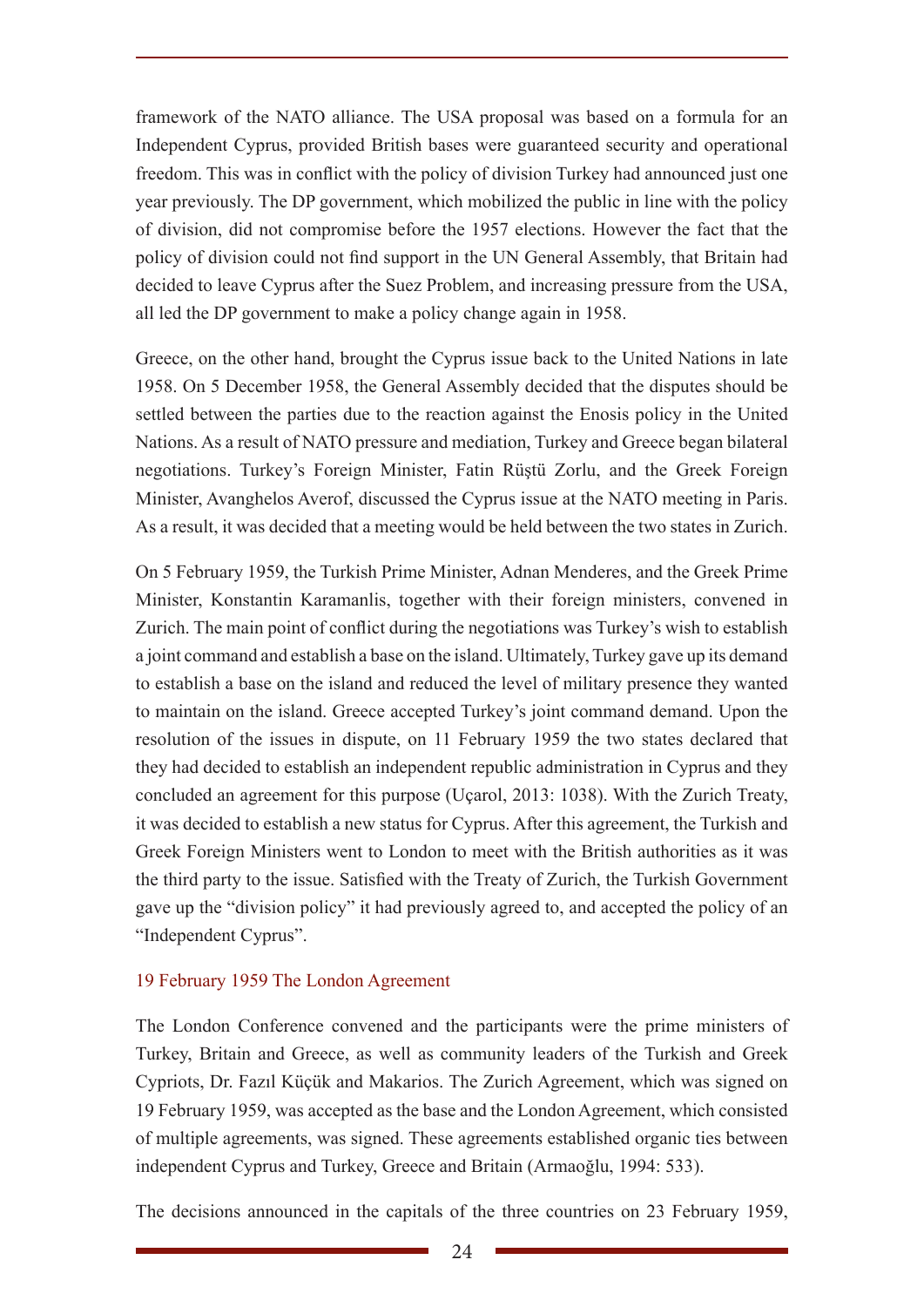which was then referred to as "the London Agreement", mainly covered the following four understandings:

- 1. An Assembly Agreement referring to the transfer of British rule on Cyprus to the Republic of Cyprus.
- 2. A Guarantee Agreement, guaranteeing the independence, territorial integrity and constitutional order of Cyprus.
- 3. An Alliance Agreement, which was to be signed between Turkey, Greece and the Republic of Cyprus.
- 4. Agreed measures regarding the preparation of new agreements for Cyprus (Uçarol, 2013: 1038-1039).

Among these agreements, the "Main Agreement Concerning the Establishment of the Republic of Cyprus" and the "Guarantee Agreement" were of the greatest importance. The Turkish Government considered these agreements a success for all interested parties. The solution to the Cyprus dispute aimed to reconcile the rights and interests of the three states concerned and the two communities on the island. It was decided to establish an independent and federal republic which was based on a partnership between the two communities on the island and which would prioritize productive cooperation between Turkey and Greece.

The Main Agreement also acted as a constitution. According to this agreement, the Turkish and Greek societies in Cyprus would run local affairs through Community Councils, and joint affairs through the executive body which was to be based on a presidential system. A Greek Cypriot would preside over the executive affairs and their deputy would be a Turk. There would also be a Council of Ministers comprising 10 people, 3 of whom would be Turks. The Council of Representatives would be made up of 50 members and 30% of these would be Turks. A Constitutional Court would be established, together with mixed courts for cases between Turkish and Greek Cypriots (Uçarol, 2013: 1039). The President of the Constitutional Court was to be elected from an external and impartial country. German Professor Ernest Forstoff was elected as the first president with the approval of the three guarantor countries (Manisalı, 2004: 31). The cultural, religious and personal affairs of the Turks were to be executed by the authorities of the Turkish Community according to laws to be enacted by the Turkish Community Assembly. Turkish citizens would be able to place Turkish flags in their institutions and houses and to celebrate their national holidays. One of the official languages in Cyprus would be Turkish. Turkish citizens were able to join the island's army by up to 40% and the joint security forces by up to 30%. These measures were taken to prevent the Turks from falling under the sovereignty of the Greeks. These agreements gave Greece and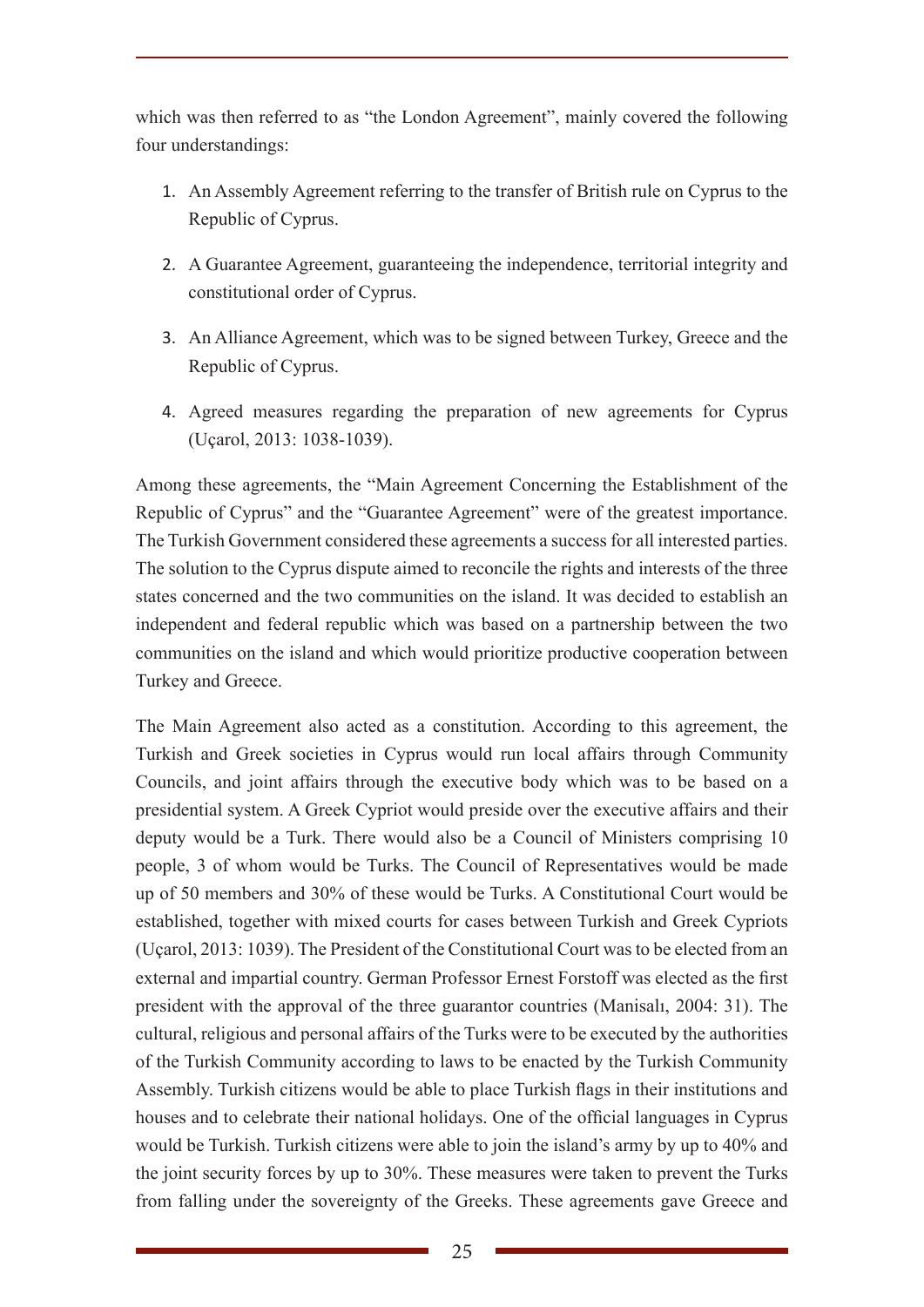Turkey the same rights on the island. The Greek Cypriot community, on the other hand, gained the right to rule the island, provided that it operated in its own right and respected the rights of the island's Turkish citizens. The Main Agreement, which established the structure of the Republic of Cyprus, set forth that the constitution of the new state would include the Guarantee Agreement and the Alliance Agreement, that Enosis and a division would be prohibited, that Britain, Greece and Turkey would be given the rights of the "highest observed nation" in every agreement to be signed regardless of subject matter, and that Greece and Turkey would be given rights to financially contribute to educational, cultural and sporting institutions, as well as to charity works within their own communities (Fırat, 2002: 611).

The Guarantee Agreement established the Republic of Cyprus's international status. With this agreement, the statutory powers of Cyprus, which was called an independent republic, were restricted and reduced to a position of a dependent state. According to Article 1 of the Agreement, the Republic of Cyprus "was obliged to avoid participation in any political or economic union with any state, in whole or in part". In addition, this Article prohibited any action for the Republic of Cyprus to directly or indirectly promote unification of the republic with any other state or division of the island. In accordance with Article 2 of the Agreement, Britain, Turkey and Greece recognized and guaranteed the continuation of the status referred to in Article 1. The 3rd Article guaranteed the existence of British bases in the Cyprus Island. The 4th Article was the most important article in the Agreement. This article regulated the measures to be taken in the case of non-compliance. Greece, Turkey and Britain undertook to consult with each other regarding the initiatives or measures needed for compliance with these provisions. In case it is not possible to act in partnership or agreement, each guarantor country would reserve the right to take action, but only to re-establish the order set up by this agreement. This was the most controversial article of the agreement. Because according to this article, each of the three states would have the right to intervene to re-establish the constitutional order (Esenbel, 1993: 139). This last provision, was the legal basis for the intervention by the Republic of Turkey on 20 July 1974. The Republic of Turkey relied on its rights arising from international agreements. This was also acknowledged during the meetings held in Geneva under the observation of the United Nations in July and August 1974 (Manisalı, 2004: 30). On the other hand, it is a fact that this intervention in Cyprus did not restore the order established by the agreement. Turkey's intervention rectified the situation envisaged by the Guarantee Agreement, but did not recognize the limits stipulated for such an intervention (Özcan, 2016: 125).

It was decided to establish a tripartite military headquarters in Cyprus in order to achieve the objectives set out in Articles 1 and 2 of the Alliance Agreement. Article 1 states: "The Parties undertake to cooperate for their joint defense and to consult each other regarding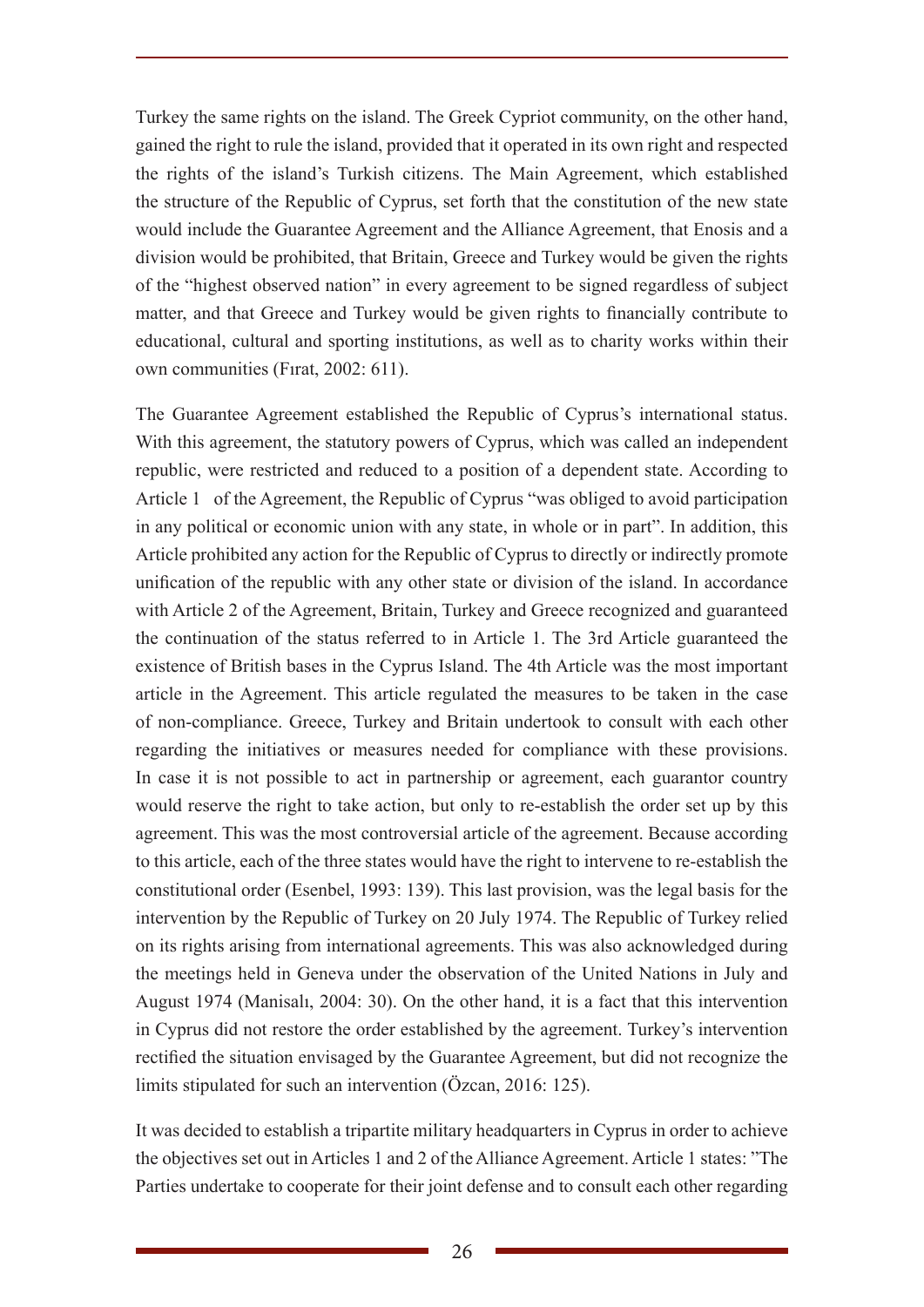any issues concerning this defense". Article 2 states that "The Parties undertake to resist any direct or indirect attack or aggression against the independence or territorial integrity of the Republic of Cyprus". With these articles, Turkey gained the right to keep a 650-person, and Greece, a 950-person, military force at the joint headquarters to be established in Cyprus (Armaoğlu, 1994: 534). According to Melih Esenbel, (Esenbel, 1993: 126) when Adnan Menderes learnt that Averof had recommended a 150-person limit for Turkey as its military presence on the island, he then said *"The military unit that we would send there must be meaningful in terms of greatness in accordance with the size of Cyprus. I did not come here to send a team of honorary guards to Cyprus".* On the basis of this article in the Alliance Agreement, a Turkish Regiment entered Cyprus from Famagusta Port on 16 August 1960 under the command of the Colonel Turgut Sunalp (Olgun, 1991: 20).

In addition to the Agreements of Guarantee and Alliance, which allowed three NATO member states to control the newly established independent state, a top secret "Gentleman's Agreement" was signed between Karamanlis and Menderes. According to this agreement, Karamanlis and Menderes would support Cyprus's participation in NATO and would also encourage the President and Vice-President of the Republic of Cyprus to ban the communist party and communist activities (Kızılyürek, 2003: 23-24).

The agreements and the established state reflect the balances within NATO. The agreements were designed to prevent both the Greek Enosis and the Turkish policy of division, rather than fulfilling the wishes of the island's locals (Fırat, 2002). According to its constitution Cyprus, which is defined as an independent and unitary state, was denied the authority to change its constitution under the Guarantee Agreement, and its constitution and state structure became federal. By authorizing two NATO members to have a say on the Cyprus issue and on the island's future, the creation of a crack in NATO was prevented. From this perspective, the agreements can be seen as a response to the international political conditions of the 1950s which took into account the internal balance in NATO (Özcan, 2016: 125). In his comments regarding the agreements, İsmet İnönü stated the following: *"Our assessment is that there were very strong reasons relating to general well-being and security that prompted us to come to an agreement. It is also very obvious that certain suggestions from very powerful friends played an integral role in this"* (Özcan, 2016: 126)*.* 

The agreements were approved by the GNDA after lengthy discussions. The discussions focused on the question of why Prime Minister Menderes had abandoned the policy of division that he had announced on 18 December 1956. Fatin Rüştü Zorlu stated that it had not been a sacrifice to abandon the division but that the sacrifice that was made was not taking over the whole island. Hence in very straightforward expressions, the DP administration first followed a policy of ignorance by saying "Cyprus is Britain's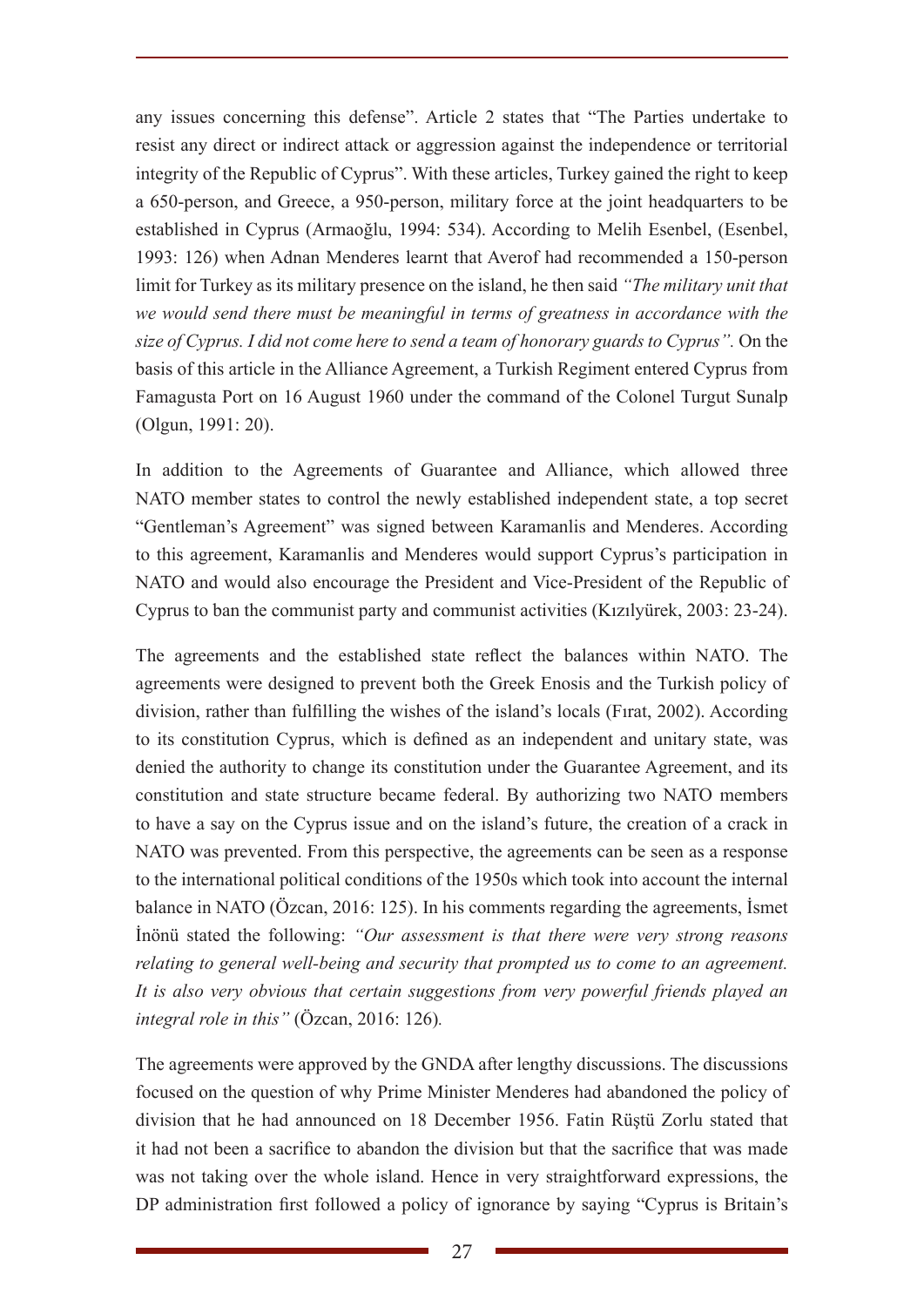internal affairs", then defended an annexation policy by saying that "Cyprus is Turkish", then gave up on annexation by promoting division with the words "Division or death!" and then gave up on this too, settling on an "Independent Cyprus" under international pressure (Özcan, 2016: 126).

In the Greek Parliament, very severe criticisms were made of the agreements. Liberal Party Leader, M. Venizelos, claimed that Makarios had betrayed the oath of Enosis. The Social People's Party leader and former foreign minister, M. Stefanapulos, stated that this was the first time Turks had set foot on the lands they had previously lost. Liberal Party Leader, M. Papandreau, firstly expressed his reaction by emphasizing that the ideal of Enosis was forever abandoned. (Esenbel, 1993: 139-141). The supporters of the cause of the Greek Cypriots generally believed that Makarios signed these agreements under conditions of oppression and spiritual sabotage (Uslu, 2000: 39). However, Makarios, who was expected to become the president of the new Cypriot state, attempted to exploit some loopholes in the London and Zurich agreements in order to make these agreements null, as part of the Akritas Plan<sup>5</sup>. For example, the "Municipalities Issue" which was seen as a matter of dispute put forward in 1963, was brought up by Makarios himself even before the establishment of the republic (Akkurt, 2000: 29).

Apart from the lengthy debates held in the assemblies of the two countries, the Cyprus Constitution, which was formed within the framework of the principles described above, came into force on 16 August 1960, thereby marking the official establishment of the Republic of Cyprus. The Cyprus Constitution is an example of compromise reached between very contradictory interests. This compromise, which was achieved when the Greeks abandoned Enosis and the Turks abandoned the division plan, was praised as a "remarkable act of statesmanship" in the UN Security Council when the acceptance of Cyprus into the United Nations was being discussed (Türk, 2003: 8). However, this republic, which was founded following intensive reconciliation efforts, was only able to survive until 21 December 1963.

### **Establishment of the Republic of Cyprus (16 August 1960)**

As a requirement of the Zurich and London Agreements, a provisional government was established in Cyprus in late March 1959. In addition, in accordance with the draft Constitution of the Republic of Cyprus, commissions were established in London and Nicosia to prepare for the transfer of the administration to the Republic of Cyprus and to implement the decisions taken at the London Conference. The Constitutional Commission of the Republic of Turkey was represented by a delegation presided over by Nihat Erim.

<sup>5</sup> The Greek Cypriot leadership had prepared the Akritas Plan in 1963. This plan was first published in a local Greek newspaper named "*Pataris*" on 21 April 1966, and the fundamental purpose of this plan was to dissolve the Republic of Cyprus using certain means and, through pre-planned stages, to remove the Turkish community from the island thereby actualizing Enosis (Uslu, 2000, s. 41).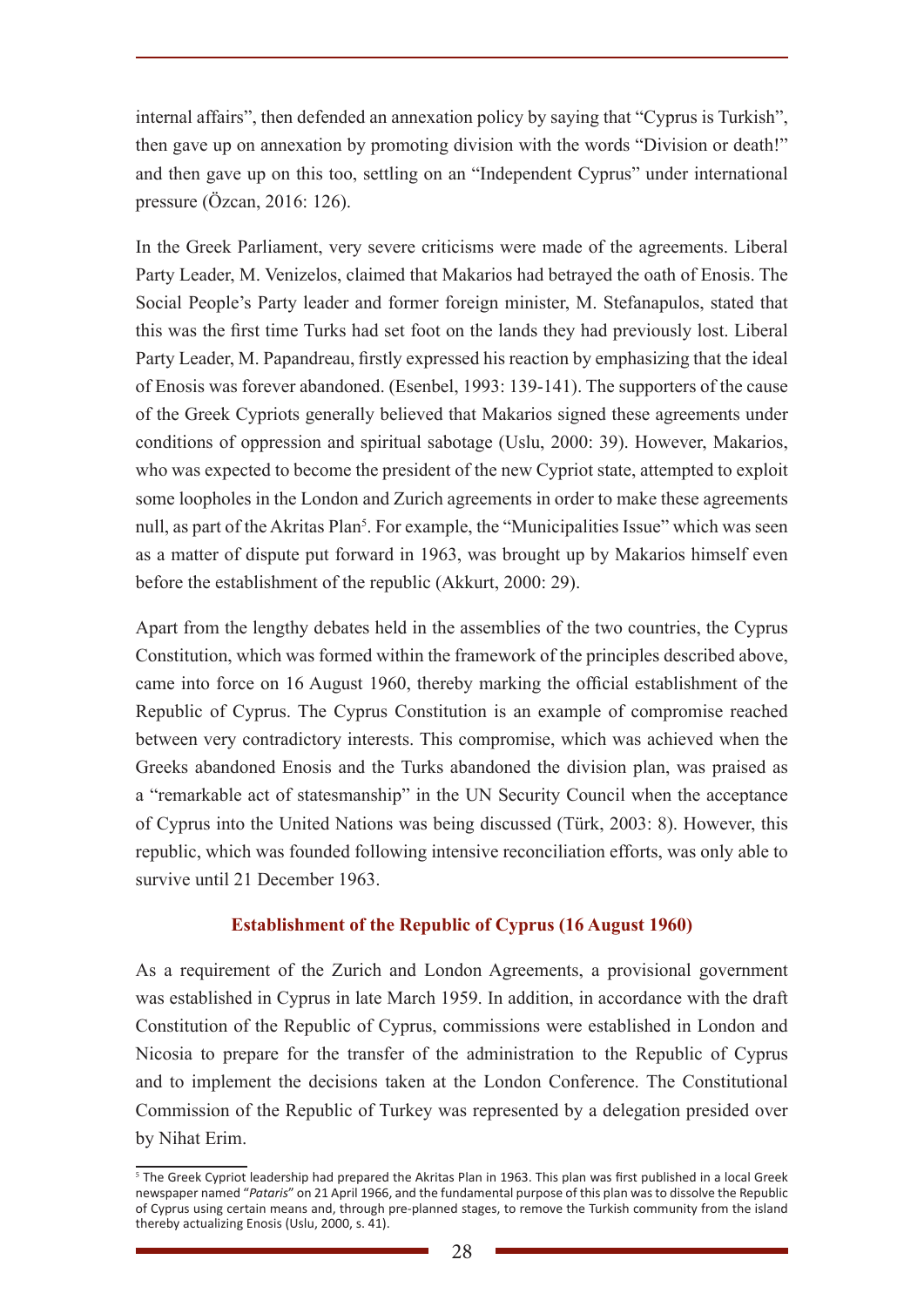The commissions worked for more than a year, during which time several differences of opinion arose. The most striking of these differences was the Greek Cypriots' objection to the bases to be left to Britain on the island and the rights granted to the Turks. Negotiations regarding the British bases on the island alone lasted for four months, fortunately coming to a conclusion on 1 July 1960 with an agreement. According to the understanding, a total area of 99 square miles in two separate locations on the territory of the Republic of Cyprus would be left to the dominant British bases. The British bases were to be in the region of Dhekelia and Akrotiri. Britain would also have the right to organize training sessions in locations other than at these bases (Serter, 2014: 54). Resolving this conflict also finalized the draft constitution.

On 21 July 1960, the British Parliament adopted a draft law on Cyprus becoming a republic, and the Queen of England approved the law on 29 July. Based on this document, which was then titled "1960 Cyprus Law", Queen Elizabeth II released the "1960 Cyprus Republic Mandate" on 3 August 1960. According to this mandate, the Constitution of the Republic of Cyprus would become effective as of 16 August 1960 (Uçarol, 2013: 1040). The agreements for Cyprus were signed on 16 August 1960 in Nicosia, by the Turkish Consulate General, the Greek representative, the Governor Sir Hugh Foot as representative of Great Britain, the Turkish Cypriot community leader, Dr. Fazıl Küçük, and the Greek Cypriot community leader, Makarios. The Constitution of Cyprus was also prepared in accordance with the principles set out in the agreement, and was then made effective on 16 August 1960. This was the day the Republic of Cyprus was officially established. The independent Cypriot state opened a new era for the island, but peace did not last long; an environment of conflict re-emerged on the island, leading to new consequences and turmoils (Uçarol, 2013: 1041).

### **Conclusion**

The Turkish Republic, which stayed true to the foreign policy principles from the Atatürk era, were ignorant to the developments in Cyprus, resulting from Greece's Enosis activities, at all times from the years of single-party administration to the first years of the DP era. The most important factor in this indifference, no doubt, was Turkey's wish to become a part of the Western block. As a requirement of this wish, Turkey avoided any action in its foreign policy that would draw a reaction from the West, especially from Great Britain, hence its indifference to the island's fate. The DP executives established their approach to Cyprus matters mostly in accordance with Britain's Cyprus policies. Britain set their policies in relation to Cyprus, which it had deemed to be a Crown Colony, according to their variable stance in the Middle East. The changes in their policies naturally affected the Cyprus policies adopted by Turkey.

Greece's efforts to bring the issue into the international spotlight by repeatedly taking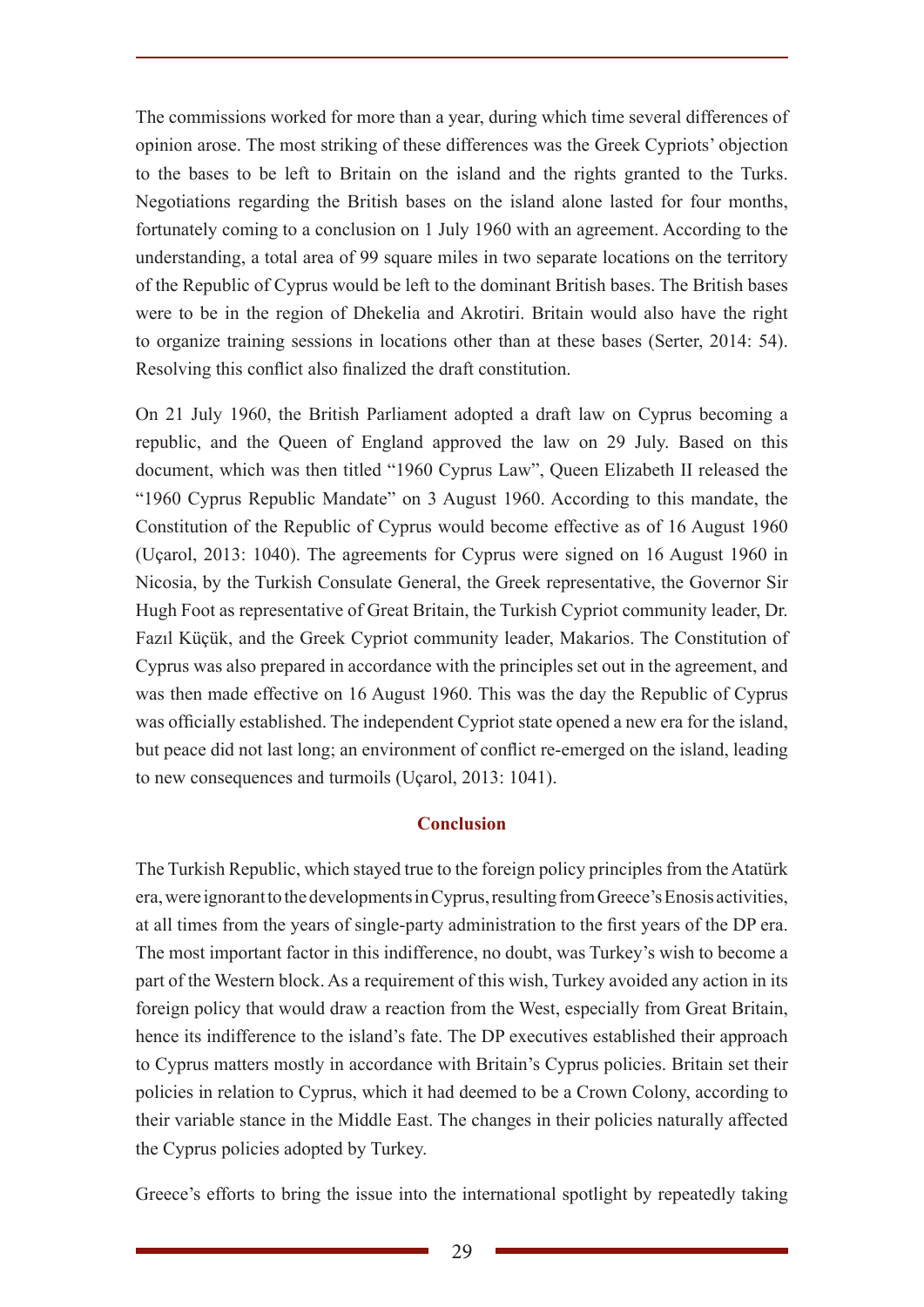the agenda to the UN on many occasions left Turkey in a difficult predicament. With a focus on remaining on good terms with the West, Turkey also faced public pressure about Cyprus on the internal front. However, when Britain began severing its ties with Cyprus, the DP administration was pulled into the epicenter of the Cyprus issue as a result of British political tactics. On the other hand, the USA did not want to see a weakening Western alliance under a global Soviet and Communist threat, therefore their policy upheld resolutions on the Cyprus issue through NATO and peaceful talks between the parties. Despite Turkey's conciliatory policy regarding resolution of the issues through mediation, the actions of Greece and the Cypriot Greek Administration seems to have lead to a deadlock. It is an established fact that Greece, the Greek Cypriot Administration and the Orthodox Church, and the ideal of Enosis that they pursued were the driving forces behind the environment of terror created on the island. This is more clearly visible in the post-republic developments on the island when the problems could never be brought to resolution. To the Cypriot Greek, the establishment of a Cypriot state did not in any way mean the exercise of the right to self-determination. It was a fundamental strategy to claim the right to self-determination in order to avoid the founding agreements. The policies, tactics and strategy to be later adopted in the progress was known as the "Akritas Plan".

The agreements which founded the Republic of Cyprus soon began to be broken by Greek Cypriots. They did not recognize the implementation of the constitutional articles which gave rights to the Turkish Cypriots and they began to work secretly to realize their goals on Cyprus. They tasked a group of three, which included Glafkos Clerides, to prepare a secret action plan. The most important objective of the Akritas Plan, which was the product of this group, was Enosis. This plan envisaged a coup against the government to remove the opposition, which would then leave the Turkish Cypriots deprived of their rights and if they reacted, they would be crushed by brute force. If the clashes were to spread, the Greeks would use all the means at their disposal and would declare Enosis. Attacks by Greek Cypriots began again on the night of 21 December 1963. Despite the fact that the acts of terrorism on the island intensified and the Greek Cypriots kept to their uncompromising attitude, the Cyprus problem was always approached from a diplomatic standpoint until 1967. But Greece did not give up Enosis and this invalidated all efforts towards peace. On 20 July 1974, Turkish Armed Forces carried out the Cyprus Operation for Peace, executing their guarantor country rights under the Guarantee Agreement for the purpose of reinstating peace and constitutional order on the island.

#### **References**

Çakmak, Z. (2009). *Kıbrıs'ta İsyan.* İstanbul: IQ Kültür Sanat Yayıncılık.

Çavdar, T. (2013). *Türkiye'nin Demokrasi Tarihi -1950'den Günümüze-.* Ankara: İmge Kitabevi.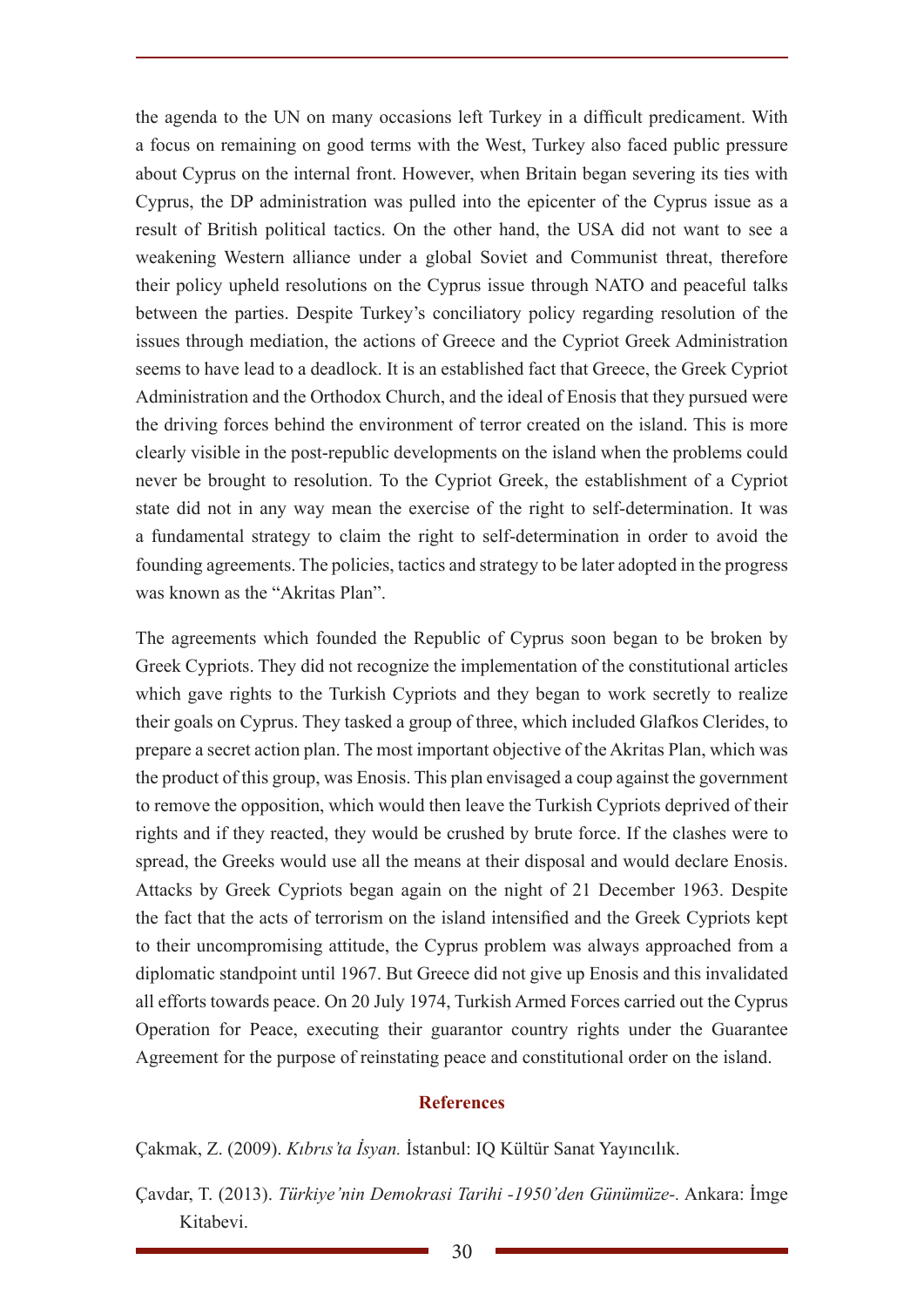Çeçen, A. (2005). *Kıbrıs Çıkmazı.* İstanbul: Toplumsal Dönüşüm Yayınları.

- Özcan, G. (2016). Ellili Yıllarda Dış Politika. M. K. Kaynar içinde, *Türkiye'nin 1950'li Yılları* (s. 97-135). İstanbul: İletişim Yayınları.
- Akkurt, A. (1999). *Türk Mukavemet Teşkilatı: 1957-1958 Mücadelesi.* İstanbul: Bayrak Matbaacılık.
- Akkurt, A. (2000). *Yakın Mücadele Tarihimizin Bilinmeyen Yönleri ve Yorgacis'in Casusları.* İstanbul: Boğaziçi Yayınları.
- Armaoğlu, F. (1994). *20. Yüzyıl Siyasî Tarihi (1914-1980)* (Cilt 1). Ankara: Türkiye İş Bankası Kültür Yayınları.
- Atun, S., & Fevzioğlu, B. (2009). TMT Yıllarında Kıbrıs Türk Basını'ndan 7 Gazete. İ. Bozkurt, & A. Nesim (Dü.), *Kıbrıs Türk Millî Mücadelesi ve Bu Mücadelede TMT'nin Yeri* içinde (s. 379-395). Lefkoşa: Ajans Yay. Ltd.
- Bilge, A. S. (1969). *Olaylarla Türk Dış Politikası (1919-1965).* Ankara: AÜSBF Yay.
- Denktaş, R. R. (2008). *Kıbrıs Elli Yılın Hikâyesi .* İstanbul: Akdeniz Haber Ajansı Yayınları.
- Erim, N. (2014). *Bildiğim, Gördüğüm Ölçüler İçinde Kıbrıs.* Ankara: Ajans-Türk Matbaacılık.
- Eroğlu, H. (2001). Kuzey Kıbrıs Türk Cumhuriyeti'ni Yaratan Tarihî Süreç (1940- 1983). *Kıbrıs'ın Dünü, Bugünü ve Geleceğe İlişkin Vizyonu* (s. 103-147). Lefkoşa: Yakındoğu Üniversitesi.
- Esenbel, M. (1993). *Ayağa Kalkan Adam.* Ankara: Bilgi Yayınevi.
- Fırat, M. (2002). Yunanistan'la İlişkiler. B. Oran içinde, *Türk Dış Politikası* (s. 576-615). İstanbul: İletişim Yayınları.
- Gürün, K. (1983). *Dış İlişkiler ve Türk Dış Politikası.* Ankara: AÜSBF Yay.
- Gazioğlu, A. C. (1998). *Enosis'e Karşı Taksim ve Eşit Egemenlik.* Ankara: Kıbrıs Araştırma ve Yayın Merkezi (CYREP) .
- İsmail, S. (1992). *100 Soruda Kıbrıs Sorunu.* Lefkoşe: y.y.
- Kürşad, F., Altan, M. H., & Egeli , S. (1978). *Belgelerle Kıbrıs'ta Yunan Emperyalizmi.* İstanbul: Kutsun Yayınevi.

Kızılyürek, N. (2003). Birinci Cumhuriyet'ten Yeni Kıbrıs'a". M. Kürkçügil içinde,